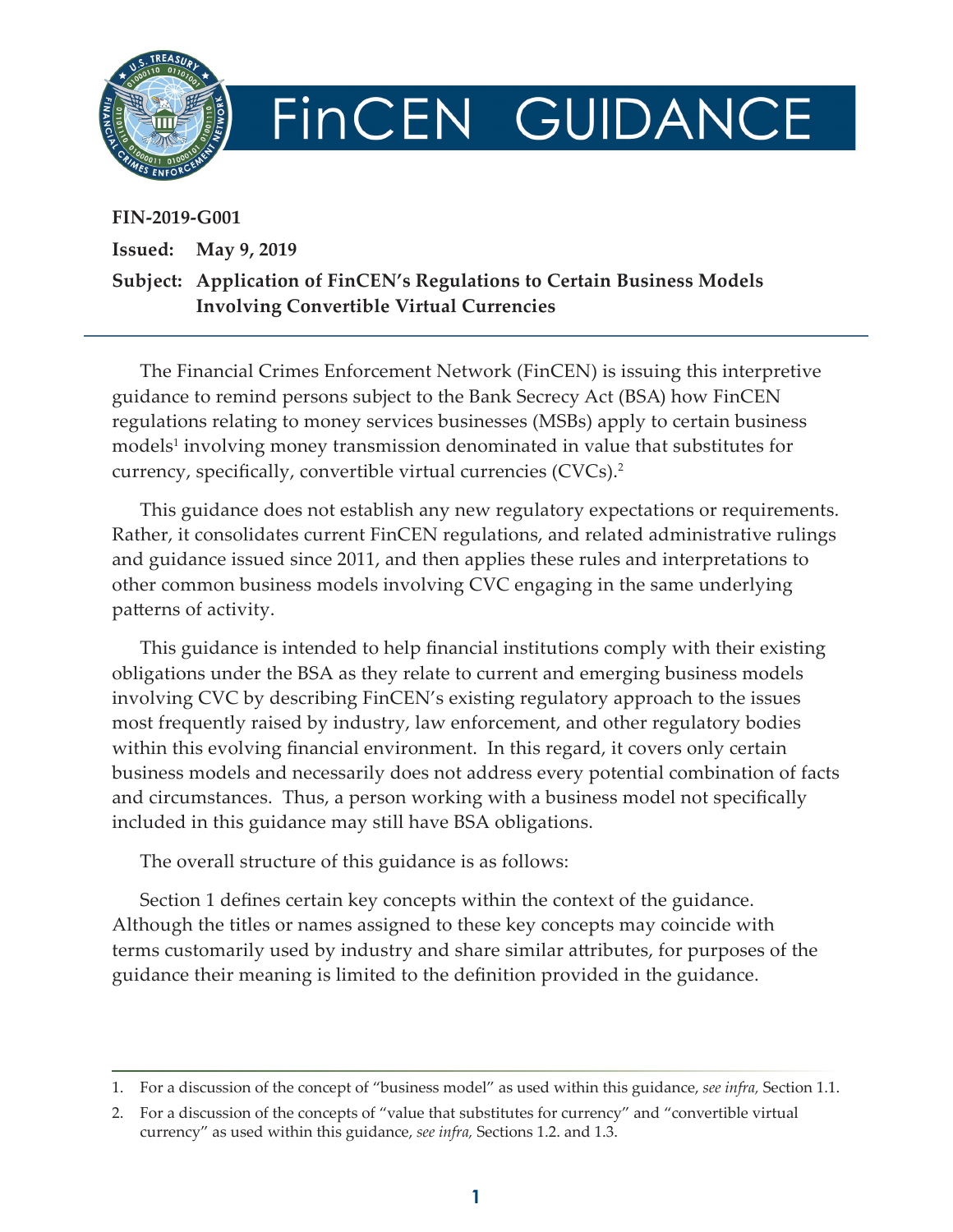Section 2 consolidates and explains current FinCEN regulations, previous administrative rulings, and guidance involving the regulation of money transmission under the BSA. By consolidating and summarizing rules and interpretation in a single Section, this guidance provides a resource to help financial institutions comply with their existing obligations under the BSA as they relate to current and emerging activities involving CVC.

Section 3 summarizes the development and content of FinCEN's 2013 guidance on the application of money transmission regulations to transactions denominated in CVC.<sup>3</sup>

Sections 4 and 5 describe FinCEN's existing regulatory approach to current and emerging business models using patterns of activity involving CVC. This approach illustrates how FinCEN fits existing interpretations about certain activities to other activities that at first may seem unrelated, but conform to the same combination of key facts and circumstances.

Finally, Section 6 contains a list of resources to which interested parties may refer for further explanation about the content of the guidance, or to assist in evaluating facts and circumstances not expressly covered in this guidance.

# **1. Key Concepts**

The following subsections describe how FinCEN frames certain key concepts for purposes of this guidance.

#### **1.1. Business Model**

Whether a person is a money transmitter under FinCEN's regulations is a matter of facts and circumstances.<sup>4</sup> Within the context of this guidance, "business model" refers to the subset of key facts and circumstances relevant to FinCEN's determination of (a) whether the specific person meets the definition of a particular type of financial institution and (b) what regulatory obligations are associated with the specific activities performed within the business model.

This guidance may refer to a pattern of activity as a business model using a title or name ("label") that may coincide with a label used by industry to designate a general type of product or service. The label, however, will not determine the regulatory application. Rather, this guidance applies to any business model that fits the same key facts and circumstances described in the guidance, regardless of its label. Conversely, the regulatory interpretations in this guidance will not apply to a business model using the same label, but involving different key facts and circumstances.

<sup>3.</sup> [FIN-2013-G001,](https://www.fincen.gov/sites/default/files/shared/FIN-2013-G001.pdf) "Application of FinCEN's Regulations to Persons Administering, Exchanging, or Using Virtual Currencies," Mar. 18, 2013 ("2013 VC Guidance").

<sup>4. 31</sup> CFR § 1010.100(ff)(5)(ii).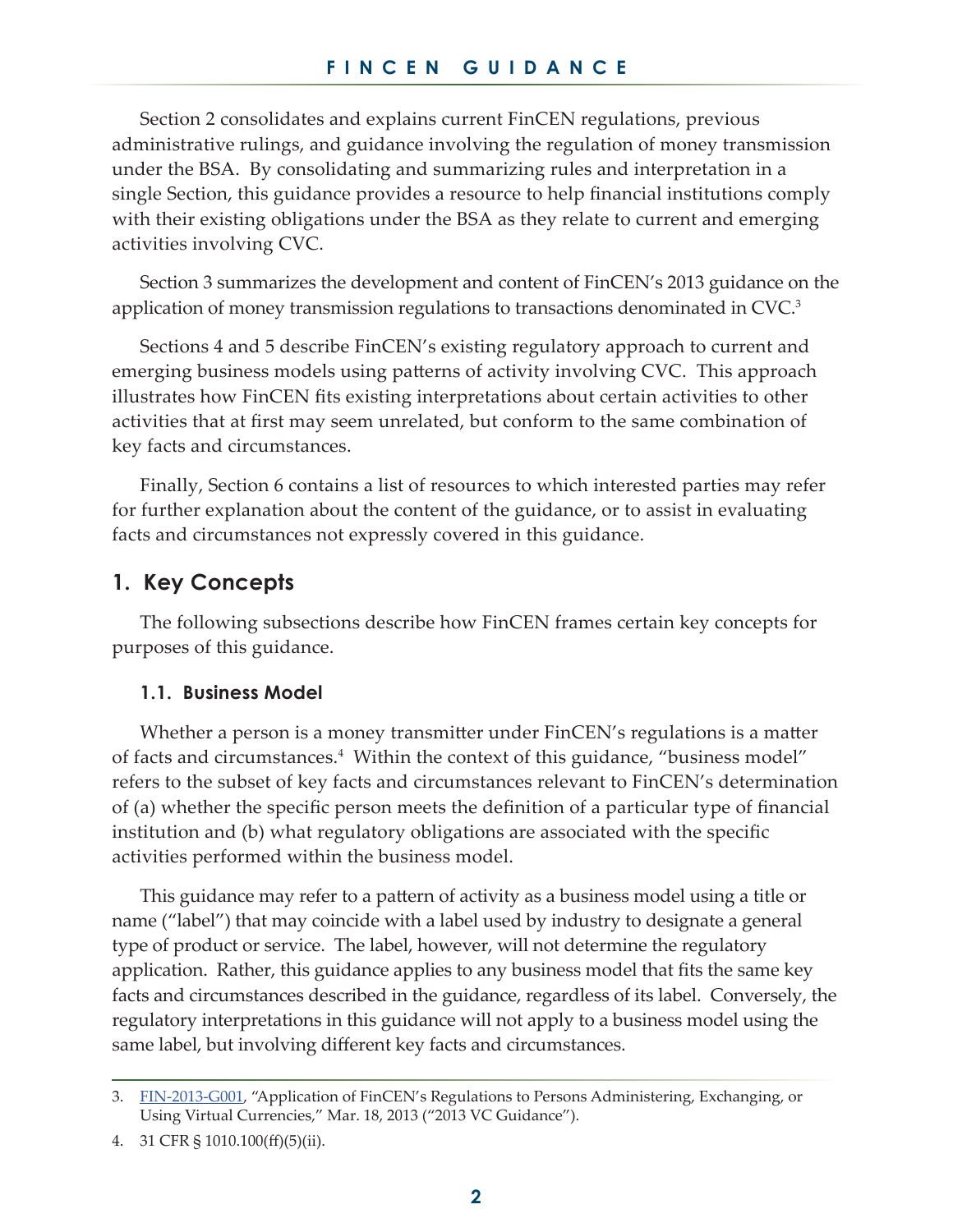In addition, differences in similar business models may lead to different regulatory applications. The regulatory interpretations contained in this guidance may extend only to other business models consisting of the *same* key facts and circumstances as the business models described herein. Therefore, a particular regulatory interpretation may not apply to a person if their business model contains fewer, additional, or different features than those described in this guidance.

Lastly, a person who is engaged in more than one type of business model at the same time may be subject to more than one type of regulatory obligation or exemption. For example, a developer or seller of either a software application or a new CVC platform may be exempt from BSA obligations associated with *creating* or *selling* the application or CVC platform, but may still have BSA obligations as a money transmitter if the seller or developer also uses the new application to engage as a business in accepting and transmitting currency, funds, or value that substitutes for currency, or uses the new platform to engage as a business in accepting and transmitting the new CVC. Likewise, an exemption may apply to a person performing a certain role in the development or sale of a software application, while a different person using the same application to accept and transmit currency, funds, or value that substitutes for currency would be still subject to BSA obligations.

#### **1.2. Value that Substitutes for Currency**

#### **1.2.1. Definitions**

In 2011, FinCEN issued a final rule ("2011 MSB Final Rule")<sup>5</sup> defining a money services business as, "a person wherever located doing business, whether or not on a regular basis or as an organized or licensed business concern, wholly or in substantial part within the United States," operating directly, or through an agent, agency, branch, or office, who functions as, among other things, a "money transmitter."<sup>6</sup>

FinCEN's regulations define the term "money transmitter" to include a "person that provides money transmission services," or "any other person engaged in the transfer of funds."<sup>7</sup> A "transmittor," on the other hand, is "[t]he sender of the first transmittal order in a transmittal of funds. The term transmittor includes an originator, except where the transmittor's financial institution is a financial institution or foreign financial agency other than a bank or foreign bank."8 In other words, a transmitt*or* initiates a transaction that the money transmitt*er* actually executes.

<sup>5.</sup> Bank Secrecy Act Regulations - Definitions and Other Regulations Relating to Money Services Businesses, 76 FR 43585 (July 21, 2011).

<sup>6. 31</sup> CFR § 1010.100(ff).

<sup>7. 31</sup> CFR § 1010.100(ff)(5).

<sup>8. 31</sup> CFR § 1010.100(fff).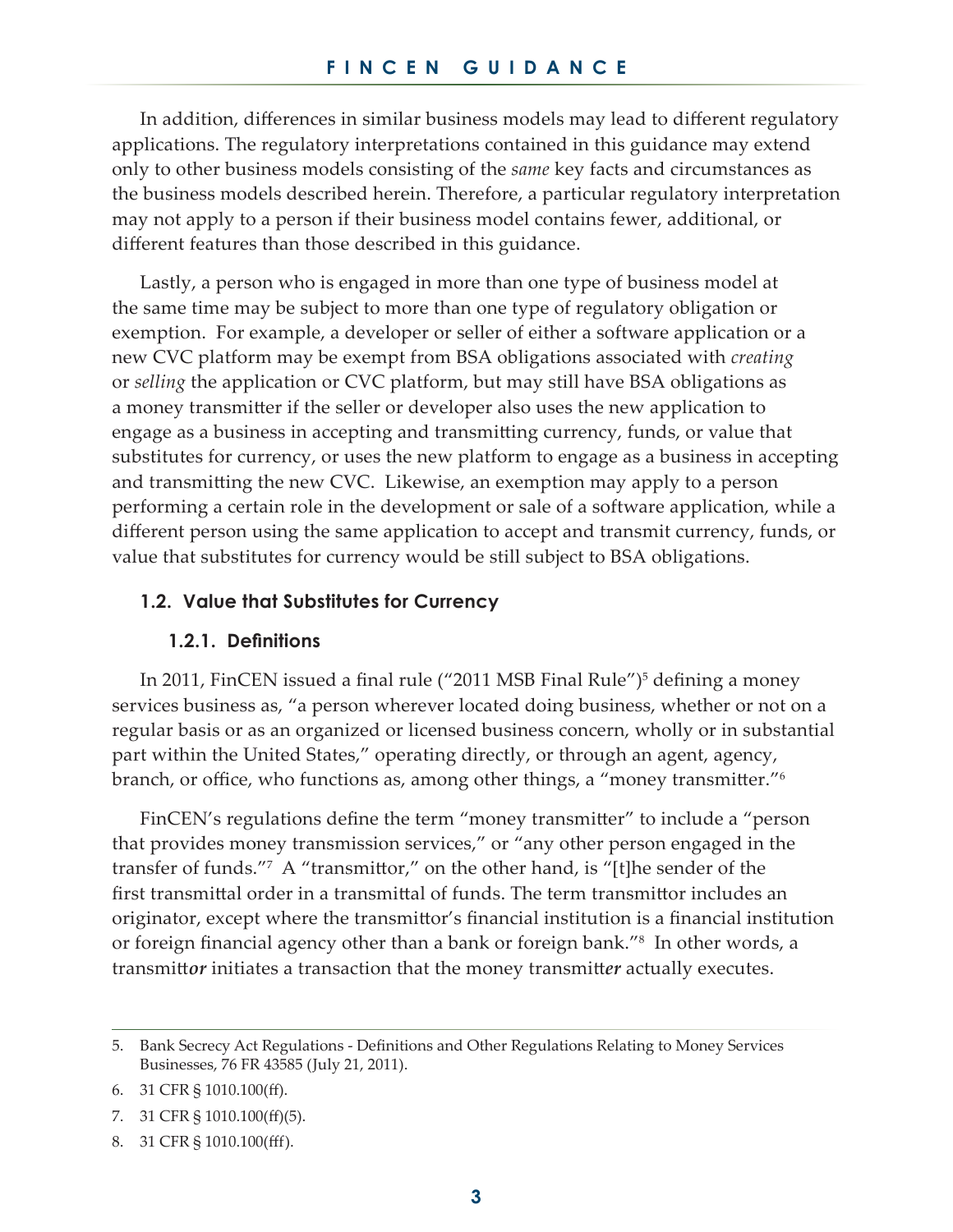The term "money transmission services" is defined to mean *the acceptance of* currency, funds, or *other value that substitutes for currency* from one person *and the transmission of* currency, funds, or *other value that substitutes for currency* to another location or person by any means.<sup>9</sup> The term "other value that substitutes for currency" encompasses situations in which the transmission does not involve currency,<sup>10</sup> or funds, but instead involves something that the parties to a transaction recognize has value that is equivalent to or can substitute for currency.

FinCEN's regulation does not limit or qualify the scope of the term "value that substitutes for currency." It can be created either (a) specifically for the purpose of being used as a currency substitute or (b) originally for another purpose but then repurposed to be used as a currency substitute by an administrator (in centralized payment systems) or an unincorporated organization, such as a software agency (in decentralized payment systems).<sup>11</sup> In either case, the persons involved in the creation and subsequent distribution of the value (either for the original purpose or for another purpose) may be subject to additional regulatory frameworks (other than the BSA) that govern licensing and chartering obligations, safety and soundness regulations, minimum capital and reserve requirements, general and financial consumer and investor protection, etc. When subject to these other regulatory frameworks, the person may be exempted from MSB status but be covered as a different type of financial institution under FinCEN regulations.

## **1.2.2. Application of BSA regulations to persons exempt from MSB status engaged in transactions denominated in any type of value that substitutes for currency**

The term "money services business" does not include: (a) a bank or foreign bank; (b) a person registered with, and functionally regulated or examined by, the U.S. Securities and Exchange Commission (SEC) or the U.S. Commodity Futures Trading Commission (CFTC), or a foreign financial agency that engages in financial activities that, if conducted in the United States, would require the foreign financial agency to be registered with the SEC or CFTC; or, (c) a natural person who engages in certain identified MSB activity (i.e., dealing in foreign exchange, check cashing, issuing or selling traveler's checks or money orders, providing prepaid access, or money

<sup>9. 31</sup> CFR § 1010.100(ff)(5)(i)(A) (emphasis added).

<sup>10. 31</sup> CFR § 1010.100(m) (defining currency as "[t]he coin and paper money of the United States or of any other country that is designated as legal tender and that circulates and is customarily used and accepted as a medium of exchange in the country of issuance. Currency includes U.S. silver certificates, U.S. notes and Federal Reserve notes. Currency also includes official foreign bank notes that are customarily used and accepted as a medium of exchange in a foreign country.")

<sup>11.</sup> *See* 2013 VC Guidance, at 4-5 (discussing centralized and decentralized payment systems).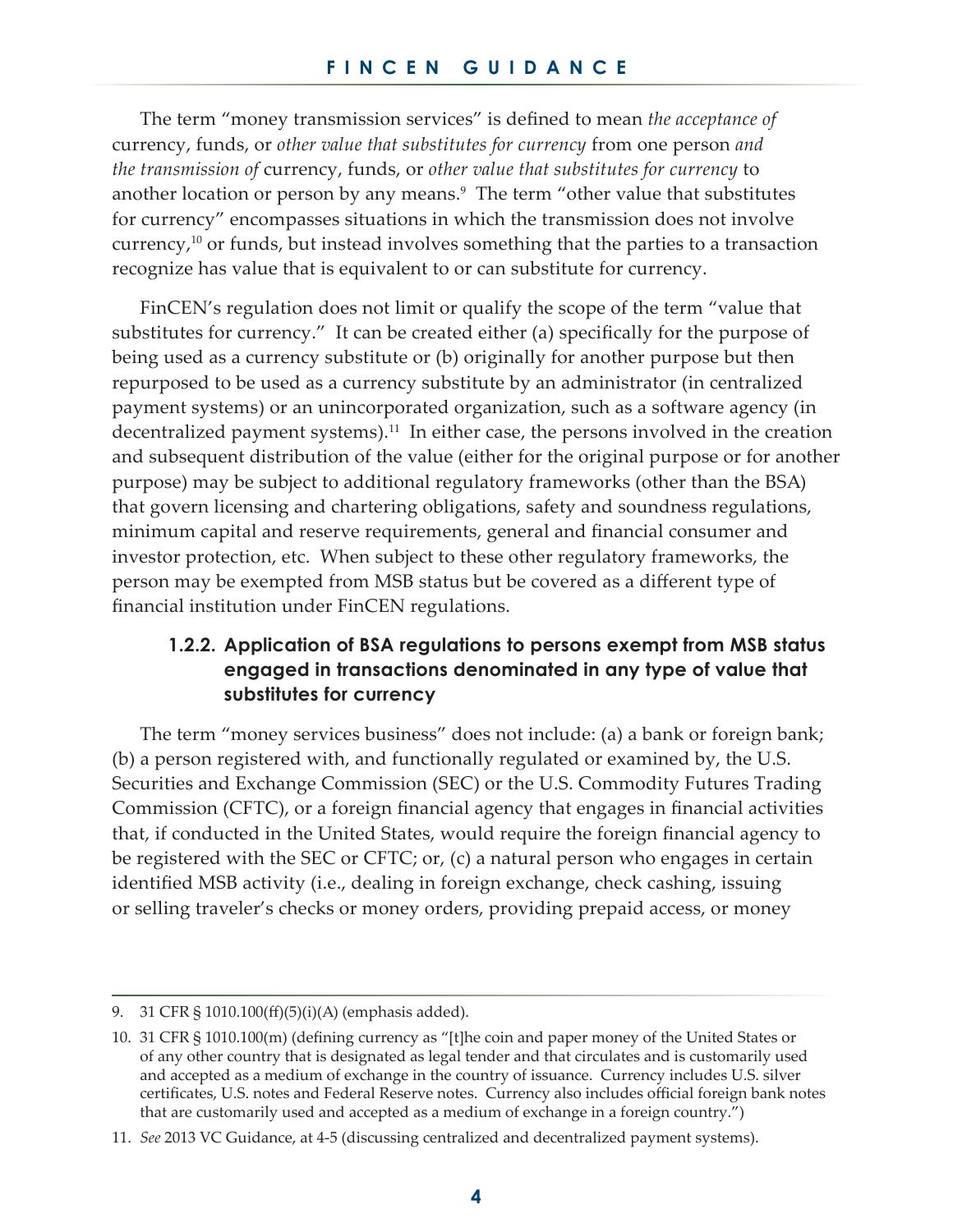transmission) but does so on an infrequent basis and not for gain or profit.<sup>12</sup> Banks and persons registered with, and functionally regulated or examined by, the SEC or the CFTC, that engage in transactions denominated in value that substitutes for currency will be subject to BSA regulations according to the applicable section of 31 CFR Chapter X.13

# **1.2.3. Application of BSA regulations to persons not exempt from MSB status engaged in transactions denominated in any type of value that substitutes for currency**

A person not exempt from MSB status under 31 CFR § 1010.100(ff)(8) may be a money transmitter when the person engages in transactions covered by FinCEN's definition of money transmission, regardless of the technology employed for the transmittal of value or the type of asset the person uses as value that substitutes for currency, or whether such asset is physical or virtual. In general, persons not covered by 1010.100(ff)(8)(ii) who issue securities and futures, or purchase and sell securities, commodities, and futures, are outside the scope of the BSA. However, such persons could be covered by BSA money transmission regulations under certain facts and circumstances, in accordance with (a) the regulatory definition of money transmitter, (b) any applicable exemption from the definition (*see* Section 2 below), and (c) regulatory interpretations such as those contained in FIN-2008-G008 and FIN-2015-R001:

a) FIN-2008-G008, "Application of the Definition of Money Transmitter to Brokers and Dealers in Currency and other Commodities," September 10, 2008, states that as long as a broker or dealer in real currency or other commodities accepts and transmits funds solely for the purpose of effecting a *bona fide* purchase or sale of the real currency or other commodities for or with a customer, such person is not acting as a money transmitter under the regulations. However, if the broker or dealer transfers funds between a customer and a third party that is not part of the currency or commodity transaction, such transmission of funds is no longer a fundamental element of the actual transaction necessary to execute the contract for the purchase or sale of the currency or the other

<sup>12. 31</sup> CFR § 1010.100(ff)(8). In the case of 1010.100(ff)(8)(ii), the exemption applies only if the person *itself* is registered with, and functionally regulated or examined by the SEC or CFTC; the exemption may not apply if it is, for example, the document instrumenting the offer or sale of an asset (and not the person offering or selling the asset) that which must be registered.

<sup>13.</sup> The appropriate definitions and specific regulations may be found as follows: banks (31 CFR §§ 1010.100(d) and 1020, respectively); brokers or dealers in securities (31 CFR §§ 1010.100(h) and 1023, respectively); futures commission merchants (31 CFR §§ 1010.100(x) and 1026, respectively); introducing brokers in commodities (31 CFR §§ 1010.100(bb) and 1026, respectively); and mutual funds (31 CFR §§ 1010.100(gg) and 1024, respectively).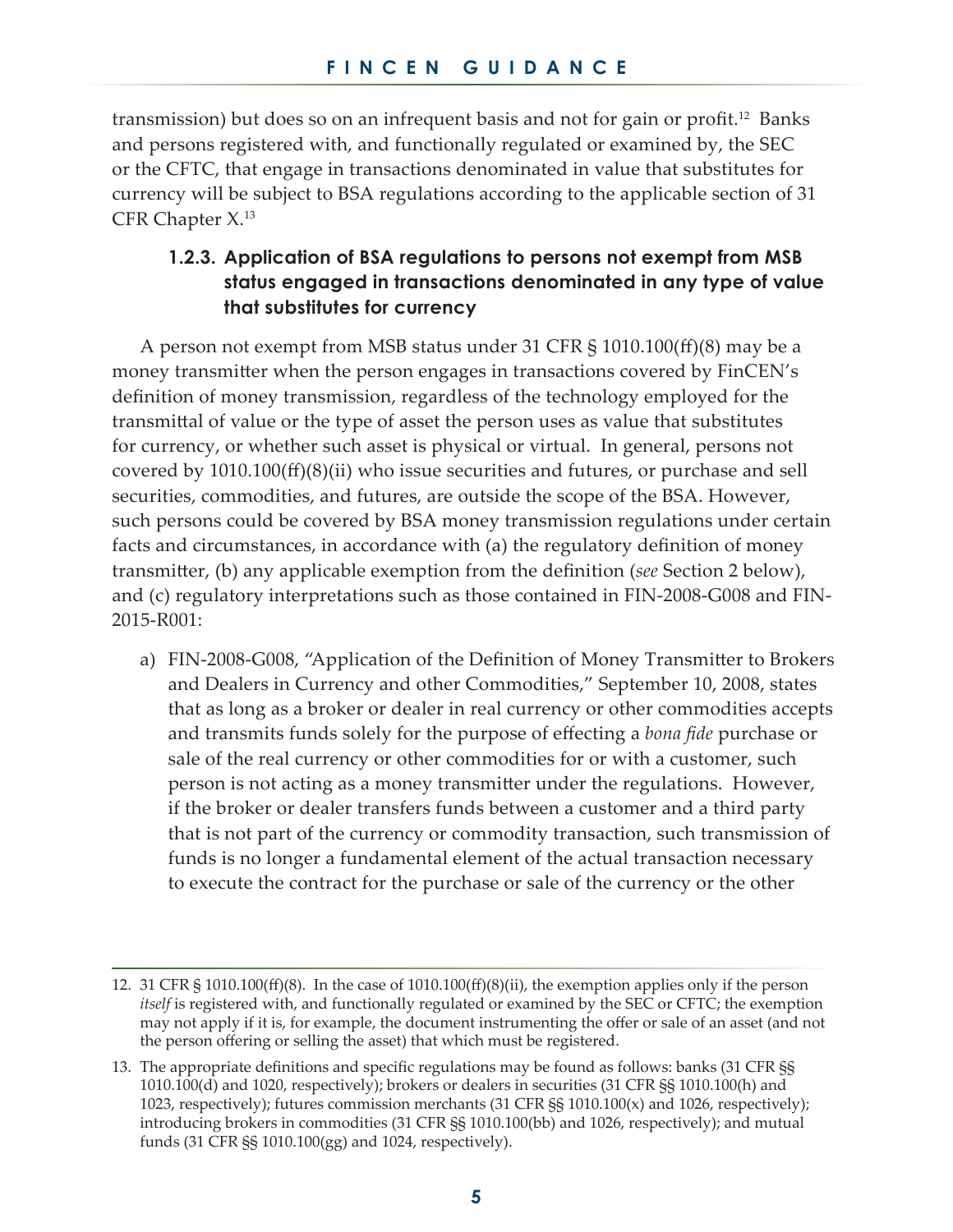commodity, and the broker or dealer becomes a money transmitter. This regulatory interpretation extends to persons intermediating in the purchase and sale of securities or futures.<sup>14</sup>

b) FIN-2015-R001, "Application of FinCEN's Regulations to Persons Issuing Physical or Digital Negotiable Certificates of Ownership of Precious Metals," August 14, 2015, applies a similar interpretation to digital certificates evidencing the ownership of a certain amount of a commodity. This regulatory interpretation also extends to physical or digital certificates of ownership of securities or futures contracts.

In the regulatory interpretations above, money transmission could involve either (a) the movement of currency of legal tender to or from accounts originally set up to buy or sell commodities (or securities, or futures); or (b) the issuance and subsequent acceptance and transmission of a digital token that evidenced ownership of a certain amount of a commodity, security, or futures contract. At the time of the rulings mentioned above, the commodity, security, or futures contract *itself* was not used to engage in money transmission primarily because such contracts were fractioned in relatively large individual amounts not suitable for money transmission. However, if assets that other regulatory frameworks define as commodities, securities, or futures contracts were to be specifically issued or later repurposed to serve as a currency substitute, then the asset itself could be a type of value that substitutes for currency, the transfer of which could constitute money transmission.

Therefore, as explained above, money transmission may occur when a person (or an agent, or a mechanical or software agency owned or operated by such person) not exempt from MSB status:

a) uses any representation of currency of legal tender (paper money, coins, Federal Reserve Bank notes, United States notes, funds credited to an account) associated with the purchase or sale of commodities, securities, or futures contracts to engage in money transmission;

<sup>14.</sup> *See also* 2011 MSB Final Rule, 76 FR at 43594 (stating "[P]ersons that sell goods or provide services other than money transmission services, and only transmit funds as an integral part of that sale of goods or provision of services, are not money transmitters. For example, brokering the sale of securities, commodity contracts, or similar instruments is not money transmission notwithstanding the fact that the person brokering the sale may move funds back and forth between the buyer and seller to effect the transaction."). The 2011 MSB Final Rule updated, streamlined, and clarified MSB regulations based on FinCEN's large body of guidance and administrative rulings previously issued. 2011 MSB Final Rule, 76 FR at 43586. Such previous guidance or administrative rulings, which FinCEN has not withdrawn, remain instructive and are cited herein to assist in understanding FinCEN's current interpretation of its MSB regulations.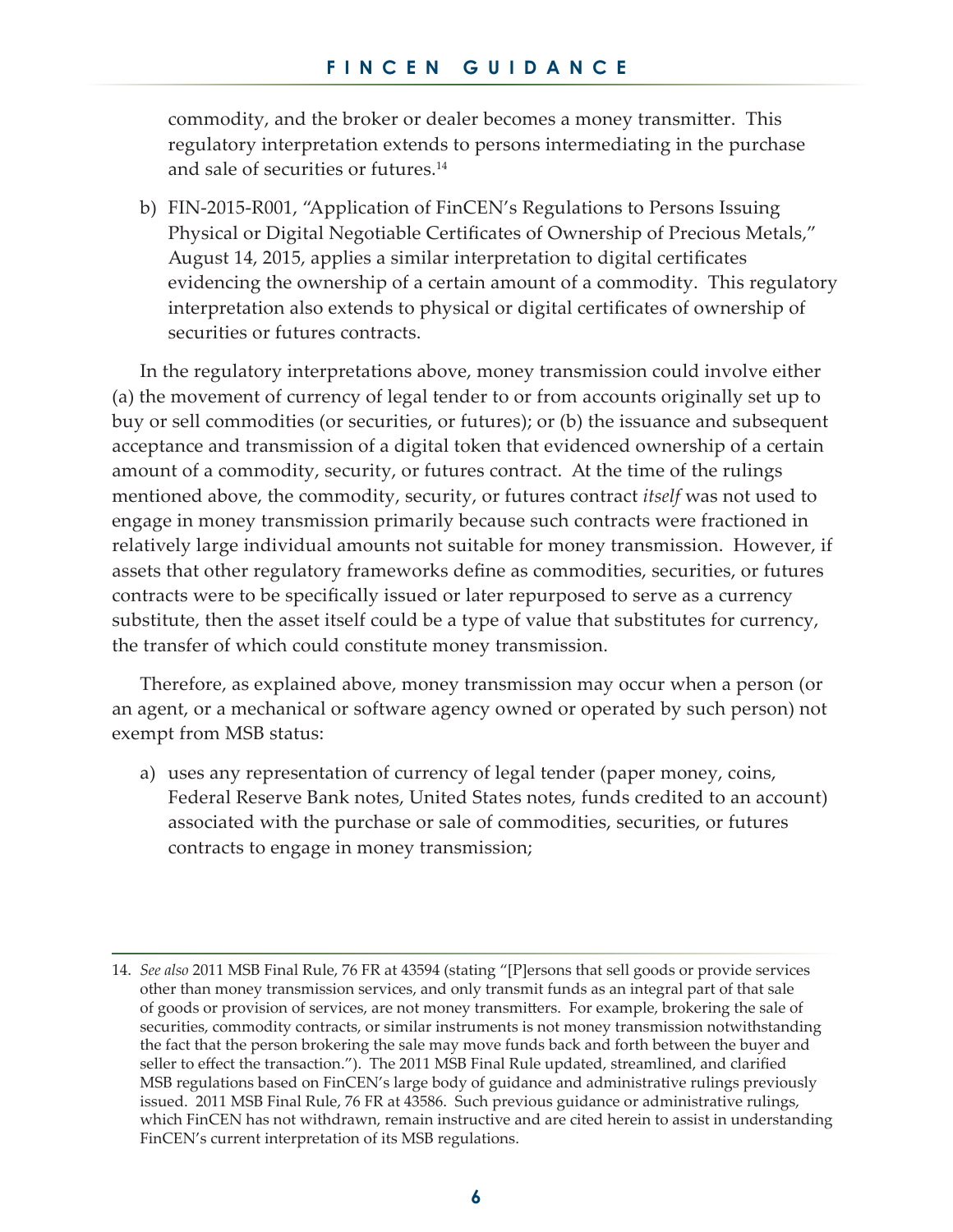- b) issues physical or digital tokens evidencing ownership of commodities, securities, or futures contracts that serve as value that substitutes for currency in money transmission transactions; or
- c) issues or employs commodities, securities, or futures contracts by themselves as value that substitutes for currency in money transmission transactions.

#### **1.3. Convertible Virtual Currency (CVC)**

The term "virtual currency" refers to a medium of exchange that can operate like currency but does not have all the attributes of "real" currency, as defined in 31 CFR § 1010.100(m), including legal tender status.<sup>15</sup> CVC is a type of virtual currency that either has an equivalent value as currency, or acts as a substitute for currency, and is therefore a type of "value that substitutes for currency."

As mentioned above, the label applied to any particular type of CVC (such as "digital currency," "cryptocurrency," "cryptoasset," "digital asset," etc.) is not dispositive of its regulatory treatment under the BSA. Similarly, as money transmission involves the acceptance and transmission of value that substitutes for currency *by any means*, transactions denominated in CVC will be subject to FinCEN regulations regardless of whether the CVC is represented by a physical or digital token, whether the type of ledger used to record the transactions is centralized or distributed, or the type of technology utilized for the transmission of value.

## **2. General Application of BSA Regulations to Money Transmission**

Under the BSA, the term "person" means "[a]n individual, a corporation, a partnership, a trust or estate, a joint stock company, an association, a syndicate, joint venture, or other unincorporated organization or group, an Indian Tribe (as that term is defined in the Indian Gaming Regulatory Act), and all entities cognizable as legal personalities."<sup>16</sup>

In general, whether a person qualifies as an MSB subject to BSA regulation depends on the person's *activities* and not its formal business status. Thus, whether a person is an MSB will *not* depend on whether the person: (a) is a natural person or legal entity; (b) is licensed as a business by any state; (c) has employees or other natural persons acting as agents; (d) operates at a brick-and-mortar branch, or through mechanical or software agents or agencies; or (e) is a for profit or nonprofit service.<sup>17</sup>

<sup>15. 2013</sup> VC Guidance, at 1; *see also, inpra,* section 3.

<sup>16. 31</sup> CFR § 1010.100(mm).

<sup>17.</sup> FinCEN clarified these points in the Preamble to the 2011 MSB Final Rule, 76 FR, at 43587.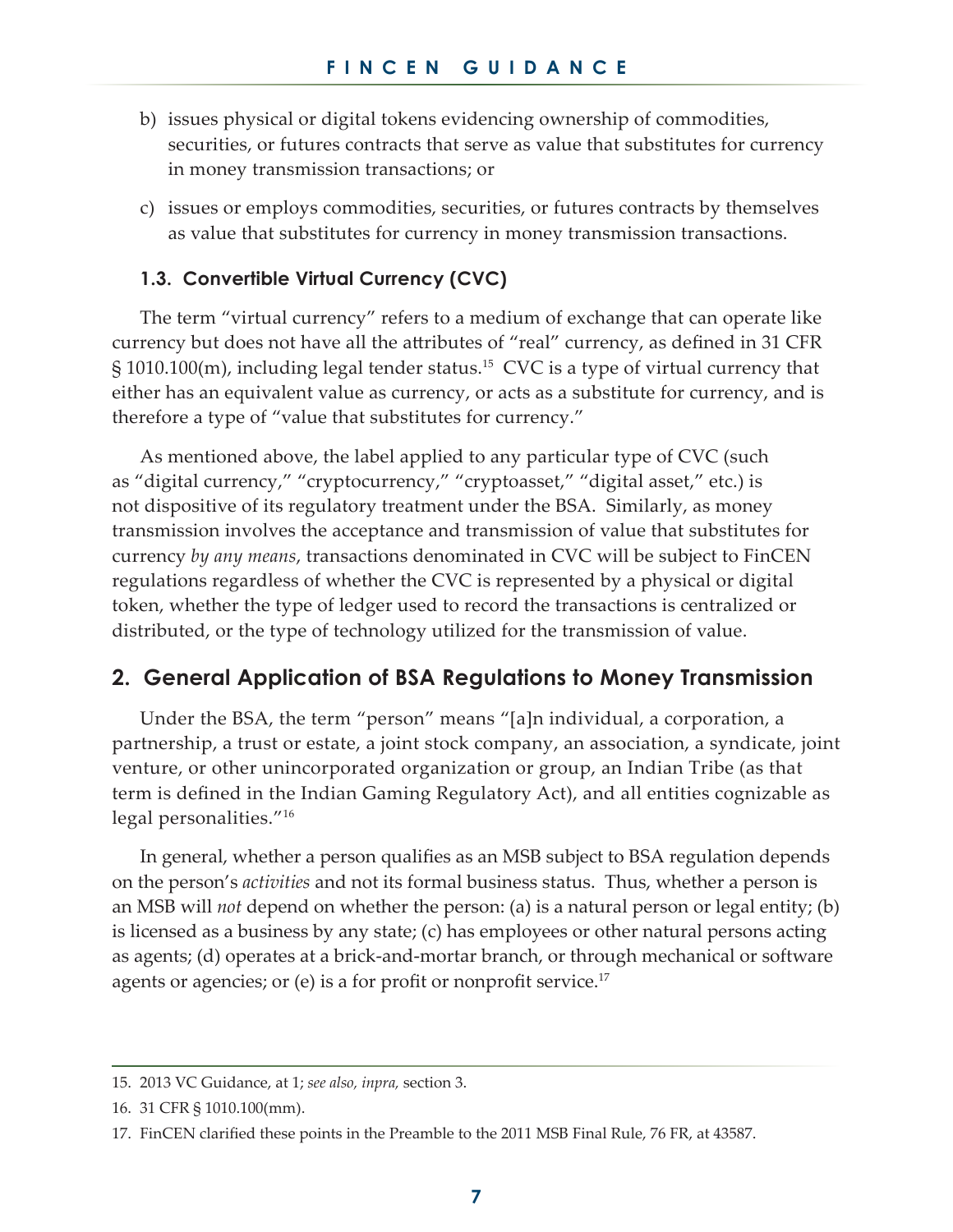At the same time, a person still qualifies as a money transmitter if that person's activities include receiving one form of value (currency, funds, prepaid value, value that substitutes for currency – such as CVC, etc.) from one person and transmitting either the same or a different form of value to another person or location, by any means.<sup>18</sup> Similarly, a money transmitter may accept and transmit value in either order. That is, a person is still a money transmitter under FinCEN regulations if the person transmits value first, and only later accepts corresponding value for this transfer.<sup>19</sup>

Likewise, a person may be a money transmitter when operating either on a transactional basis or on an account basis.<sup>20</sup> A transactional basis includes oneoff transactions where there is no expectation that the money transmitter will establish an ongoing relationship with the transactor, and the money transmitter retains the currency, funds, or other value that substitutes for currency, only for the time required to effect the transmission. By contrast, an account basis includes circumstances where the transactor is an established customer of the money transmitter, as defined in 31 CFR § 1010.100(p), and the money transmitter may maintain an account for the transactor to store funds or value that substitutes for currency, from which the transactor can instruct the money transmitter to transfer them in whole or in part.

Finally, a person will qualify as a money transmitter if that person accepts value with the intent of transmitting it only under certain conditions. For example, if a person operates a platform that facilitates the conditional exchange of value between two parties—such as the exchange of CVC against currency only when an agreed upon exchange rate and amount is met—such person will be engaged in money transmission every time the conditions (such as the exchange rate and amount) are met and the person completes the reciprocal transfers.<sup>21</sup>

21. *See* [FIN-2014-R011](https://www.fincen.gov/sites/default/files/administrative_ruling/FIN-2014-R011.pdf), "Request for Administrative Ruling on the Application of FinCEN's Regulations to a Virtual Currency Trading Platform," Oct. 27, 2014.

<sup>18. 2011</sup> MSB Final Rule, 76 FR, at 43592.

<sup>19.</sup> *Ibid*.

<sup>20.</sup> Amendment to the Bank Secrecy Act Regulations Relating to Recordkeeping for Funds Transfers and Transmittals of Funds by Financial Institutions, 60 FR 220, Jan. 3, 1995 (stating "An established customer is defined as a person with an account with a financial institution or a person with respect to which the financial institution has obtained and maintains on file the name and address, as well as the customer's taxpayer identification number or, if none, alien identification number or passport number and country of issuance, and to which the financial institution provides financial services relying on that information…. Such relationships with nonbank financial institutions may include, but are not limited to, accounts with broker/dealers and ongoing contractual relationships between providers of money transmitting services and business customers.")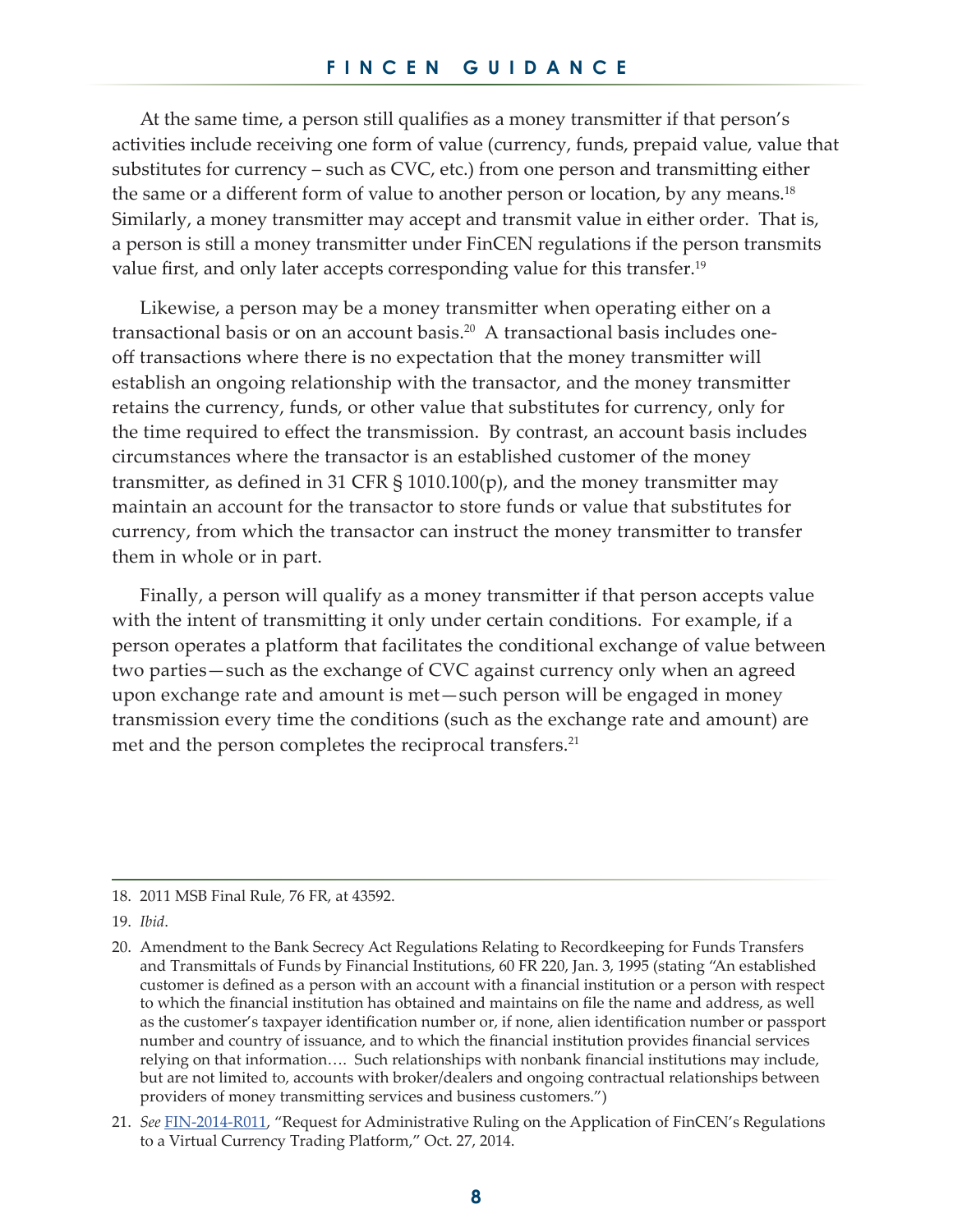As discussed above, whether a person is a money transmitter depends on the facts and circumstances of a given case. FinCEN regulations, however, specify certain activities are excluded from the definition of "money transmitter." Specifically, a person is not a money transmitter if that person only:

- a) provides the delivery, communication, or network access services used by a money transmitter to support money transmission services;
- b) acts as a payment processor to facilitate the purchase of, or payment of a bill for, a good or service through a clearance and settlement system by agreement with the creditor or seller;
- c) operates a clearance and settlement system or otherwise acts as an intermediary solely between BSA regulated institutions;
- d) physically transports currency, other monetary instruments, other commercial paper, or other value that substitutes for currency as a person primarily engaged in such business, such as an armored car, from one person to the same person at another location or to an account belonging to the same person at a financial institution, provided that the person engaged in physical transportation has no more than a custodial interest in the currency, other monetary instruments, other commercial paper, or other value at any time during the transportation;
- e) provides prepaid access, as defined in 31 CFR § 1010.100(ff)(4); or
- f) accepts and transmits funds only integral to the sale of goods or the provision of services, other than money transmission services, by the person who is accepting and transmitting the funds.<sup>22</sup>

FinCEN interprets these exemptions strictly. Therefore, a person may not take advantage of a particular exemption if the activity it engages in does not conform fully to an exemption.<sup>23</sup>

#### **2.1. BSA Obligations of Money Transmitters**

The BSA regulatory framework begins with the expectation that financial institutions will operate under a culture of compliance supported by senior leadership, including owners, boards of directors, and senior executives. This culture of compliance will dictate the basic norms of behavior, knowledge, and transparency under which the management team, employees, and service providers will be held accountable.<sup>24</sup>

<sup>22. 31</sup> CFR § 1010.100(ff)(5)(ii)(A)-(F).

<sup>23.</sup> *See* [FIN-2014-R010](https://www.fincen.gov/sites/default/files/administrative_ruling/FIN-2014-R010.pdf), "Administrative Ruling on the Application of FinCEN Regulations to Currency Transporters, Including Armored Car Services, and Exceptive Relief," Sept. 24, 2014.

<sup>24.</sup> *See* [FIN-2014-A007,](https://www.fincen.gov/sites/default/files/advisory/FIN-2014-A007.pdf) "Advisory to U.S. Financial institutions on Promoting a Culture of Compliance," Aug. 11, 2014.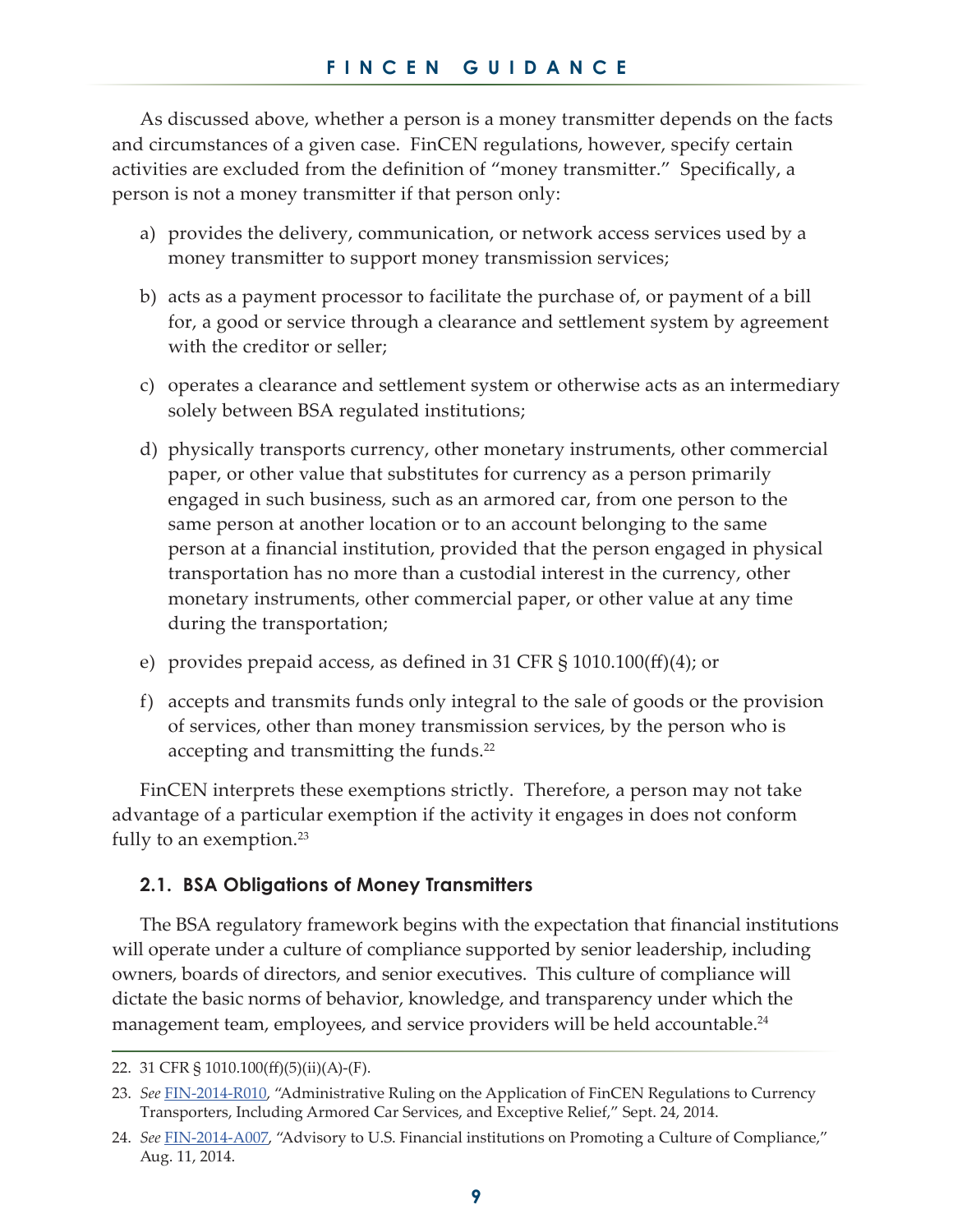The BSA and its implementing regulations require MSBs to develop, implement, and maintain an effective written anti-money laundering program ("AML program") that is reasonably designed to prevent the MSB from being used to facilitate money laundering and the financing of terrorist activities. The AML program must, at a minimum: (a) incorporate policies, procedures and internal controls reasonably designed to assure ongoing compliance (including verifying customer identification, filing reports, creating and retaining records, and responding to law enforcement requests); (b) designate an individual responsible to assure day-to-day compliance with the program and BSA requirements; (c) provide training for appropriate personnel, including training in the detection of suspicious transactions; and, (d) provide for independent review to monitor and maintain an adequate program.<sup>25</sup> The AML program must be approved by the owner of the financial institution, or by the owner's representative (in the case of a corporation, such representative is the Board of Directors).

To assure that an AML compliance program is reasonably designed to meet the requirements of the BSA, MSBs should structure their programs to be risk-based. MSBs should assess their individual exposure to the risk of money laundering, terrorism finance, and financial crime based on the composition of customer base, the geographies served, and the financial products and services offered. MSBs must properly manage customer relationships and effectively mitigate risks by implementing controls commensurate with those risks.<sup>26</sup>

A well-developed risk assessment is part of sound risk management and assists MSBs in identifying and providing a comprehensive analysis of their individual risk profile. As part of its risk assessment, an MSB should determine both the identity and the profile of its customers and MSBs must know enough about their customers to be able to determine the risk level they represent to the institution.

As an MSB, any non-exempt person engaged in money transmission must register with FinCEN within 180 days of starting to engage in money transmission.<sup>27</sup> Money transmitters must also comply with the recordkeeping, reporting, and transaction monitoring obligations set forth in Parts 1010 and 1022 of 31 CFR Chapter X.<sup>28</sup>

<sup>25. 31</sup> U.S.C. § 5318(g)(1); 31 CFR. § 1022.320(a)(2).

<sup>26. 31</sup> CFR § 1022.210(b).

<sup>27. 31</sup> CFR § 1022.380.

<sup>28.</sup> Examples of such requirements include the filing of Currency Transaction Reports (31 CFR § 1022.310) and Suspicious Activity Reports (31 CFR § 1022.320), whenever applicable, general recordkeeping maintenance (31 CFR § 1010.410), and recordkeeping related to the sale of negotiable instruments (31 CFR § 1010.415).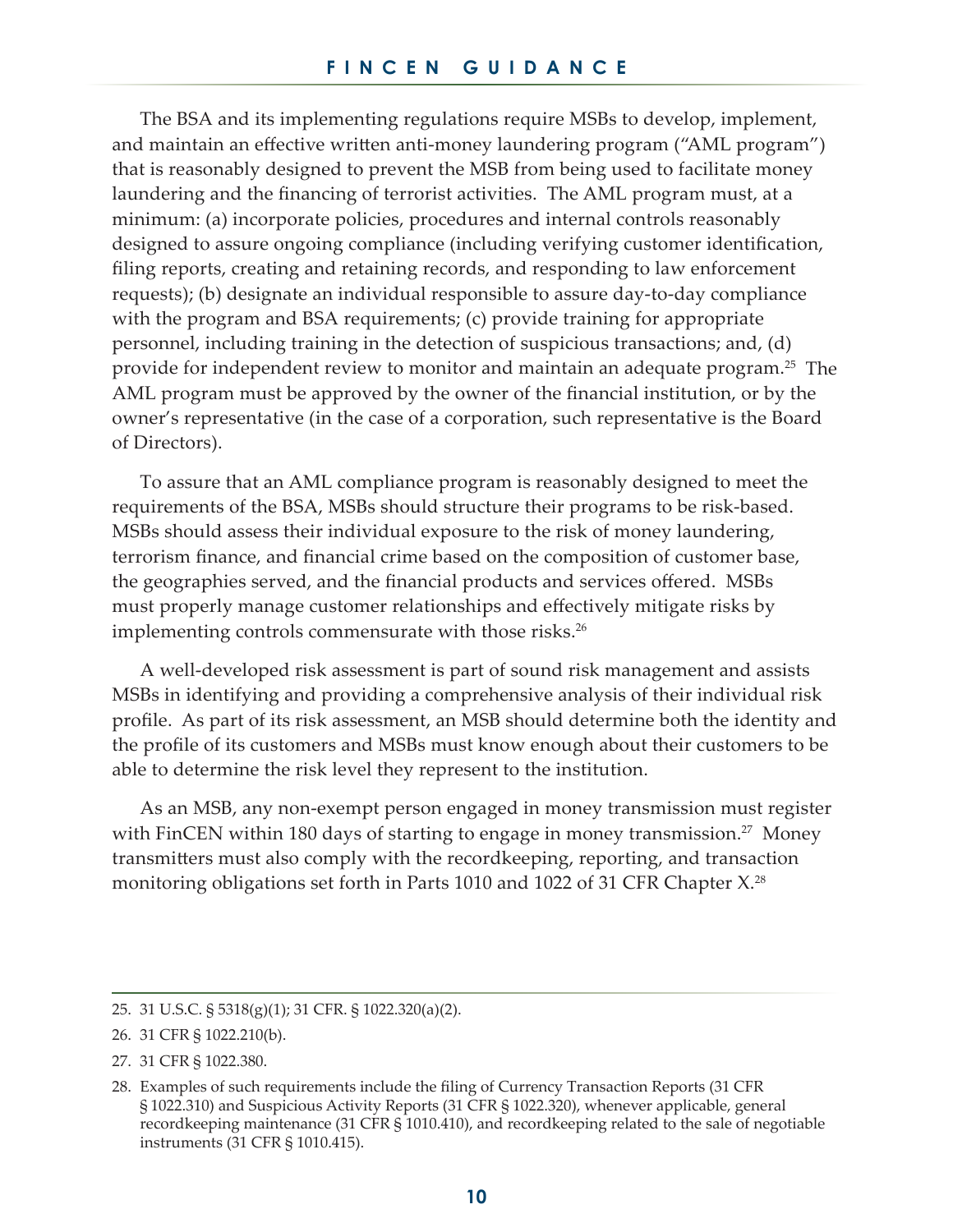To the extent that any of the money transmitter's transactions constitute a "transmittal of funds"<sup>29</sup> under FinCEN's regulations, then the money transmitter must also comply with the "Funds Transfer Rule"<sup>30</sup> and the "Funds Travel Rule."<sup>31</sup> Additionally, as an MSB, the money transmitter must register with FinCEN within 180 days of starting to engage in money transmission.<sup>32</sup>

FinCEN regulations define a "transmittal of funds"<sup>33</sup> as a series of transmittal orders, and define a "transmittal order"<sup>34</sup> as an instruction to pay, among other things "a fixed or determinable amount of money...."<sup>35</sup> FinCEN has stated that transmittal of funds are not limited to wire transfers or electronic transfers. Examples provided in guidance are credits and debits to correspondent accounts, and using a check as a transmittal order within a transmittal of funds, in which case the check and any accompanying instructions are the transmittal order effecting the transmittal of funds.<sup>36</sup>

Because a transmittal order involving CVC is an instruction to pay "a determinable amount of money," transactions involving CVC qualify as transmittals of funds, and thus may fall within the Funds Travel Rule. $37$  Under the Funds Travel Rule, a transmittal of funds of \$3,000 or more (or its equivalent in CVC) may trigger certain requirements on a money transmitt*er* acting as either the financial institution for the transmitt*or* or recipient, or as an intermediary financial institution.

The money transmitter must obtain or provide the required regulatory information either before or at the time of the transmittal of value, regardless of how a money transmitter sets up their system for clearing and settling transactions, including those involving CVC.38 In meeting this obligation, the parties to the transmittal of funds are not required to use the same system or protocol for both the actual transmission of value and the reception or transmission of the required regulatory information. As long as the obligated person provides the required regulatory information either

- 30. *See* 31 CFR § 1010.410(e).
- 31. *See* 31 CFR § 1010.410(f).
- 32. 31 CFR § 1022.380.
- 33. 31 CFR § 1010.100(ddd).
- 34. 31 CFR § 1010.100(eee).
- 35. *Ibid*.
- 36. *See* [FIN-1997-A007,](https://www.fincen.gov/sites/default/files/advisory/advissu7.pdf) "FinCEN FAQs on Funds "Travel" Regulations," January 1997; re-issued as [FIN-2010-G004,](https://www.fincen.gov/sites/default/files/shared/fin-2010-g004.pdf) "Funds "Travel" Regulations: Questions & Answers, Question 13," Nov. 9, 2010.
- 37. "Funds Travel Rule," *see* 31 CFR § 1010.410(f).
- 38. In general, a person that chooses to set up a transaction system that makes it difficult to comply with existing regulations may not invoke such difficulty as a justification for non-compliance or as a reason for preferential treatment.

<sup>29. 31</sup> CFR § 1010.100(ddd).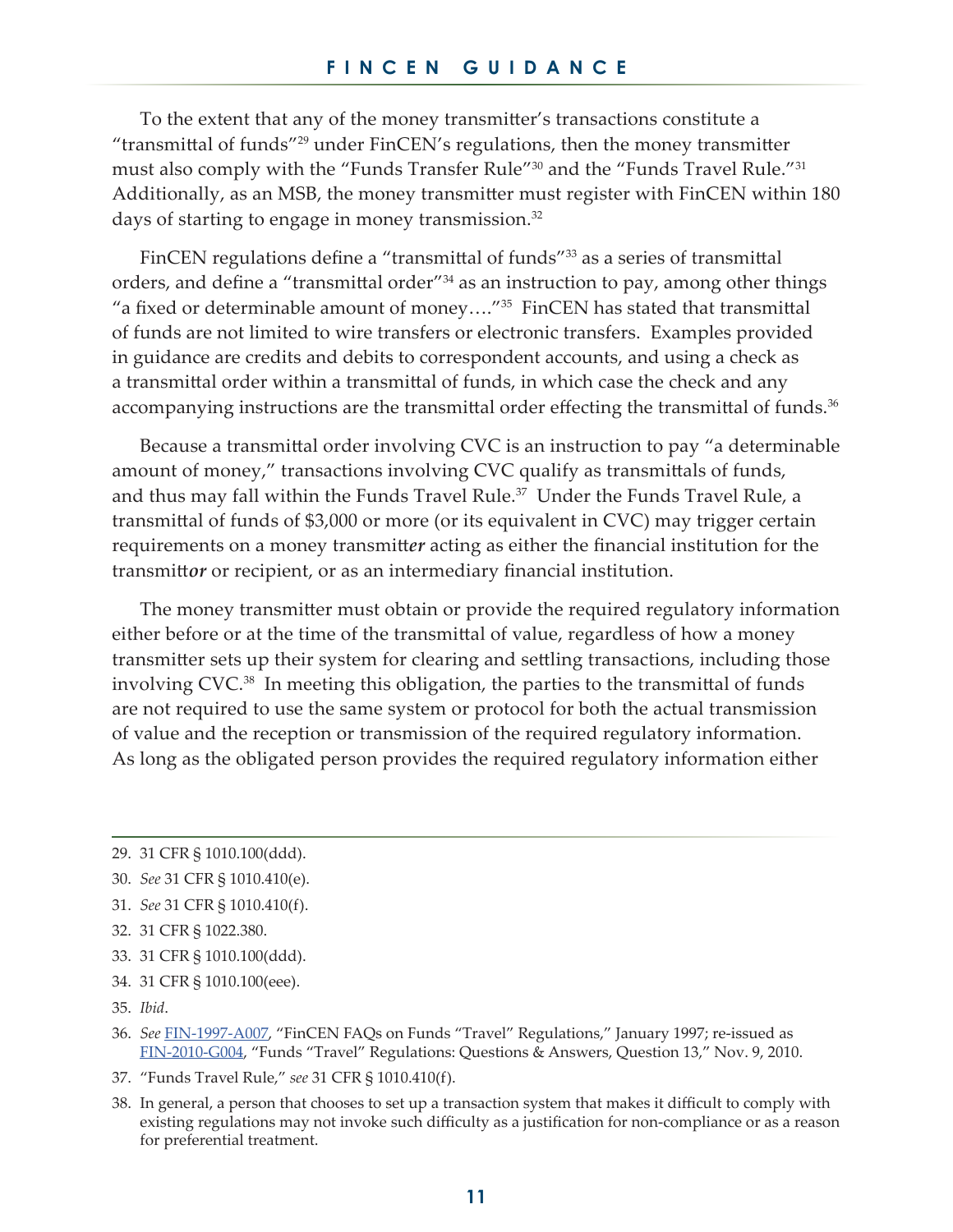before or at the time of the transmittal of value, if a given transmission protocol is unable to accommodate such information, the obligated person may provide such information in a message different from the transmittal order itself.<sup>39</sup>

Persons interested in determining whether a certain new activity or variation on an existing activity may subject them to FinCEN's regulatory requirements, or that find that FinCEN published regulation or guidance does not clearly reflect their business model, have several options for obtaining preliminary, general guidance, or definitive regulatory interpretation.<sup>40</sup>

# **3. Application of BSA Regulations to Money Transmission Involving CVC**

The 2011 MSB Final Rule made clear that persons accepting and transmitting value that substitutes for currency, such as virtual currency, are money transmitters. Persons accepting and transmitting CVC are required (like any money transmitter) to register with FinCEN as an MSB and comply with AML program, recordkeeping, monitoring, and reporting requirements (including the filing of SARs and CTRs). These requirements apply equally to domestic and foreign-located CVC money transmitters doing business in whole or in substantial part within the United States, even if the foreign-located entity has no physical presence in the United States.

After the issuance of the 2011 MSB Final Rule, FinCEN received questions from industry on whether the new rule applied to transactions denominated in all types of virtual currency, including, for example, virtual currency that could only be used inside video games. Some persons involved in transactions denominated in CVC sought to register with FinCEN as either currency exchangers or prepaid access providers or sellers, rather than as money transmitters. FinCEN also received questions from persons purchasing CVCs to pay for goods or services, or planning to accept CVCs in payment of goods and services sold, concerned about their potential BSA obligations.

To address these and other issues, on March 18, 2013, FinCEN issued interpretive guidance on the application of FinCEN's regulations to transactions involving the acceptance of currency or funds and the transmission of CVC ( $"2013$  VC Guidance").<sup>41</sup> The 2013 VC Guidance described what CVC is for purposes of FinCEN regulations,

<sup>39.</sup> *See* 31 CFR § 1010.410(f).

<sup>40.</sup> *See infra*, Section 6 – Available Resources; *see also* MSB Examination Materials, available at https://www.fincen.gov/msb-examination-materials

<sup>41.</sup> *See* [FIN-2013-G001](https://www.fincen.gov/sites/default/files/shared/FIN-2013-G001.pdf), "Application of FinCEN's Regulations to Persons Administering, Exchanging, or Using Virtual Currencies," Mar. 18, 2013.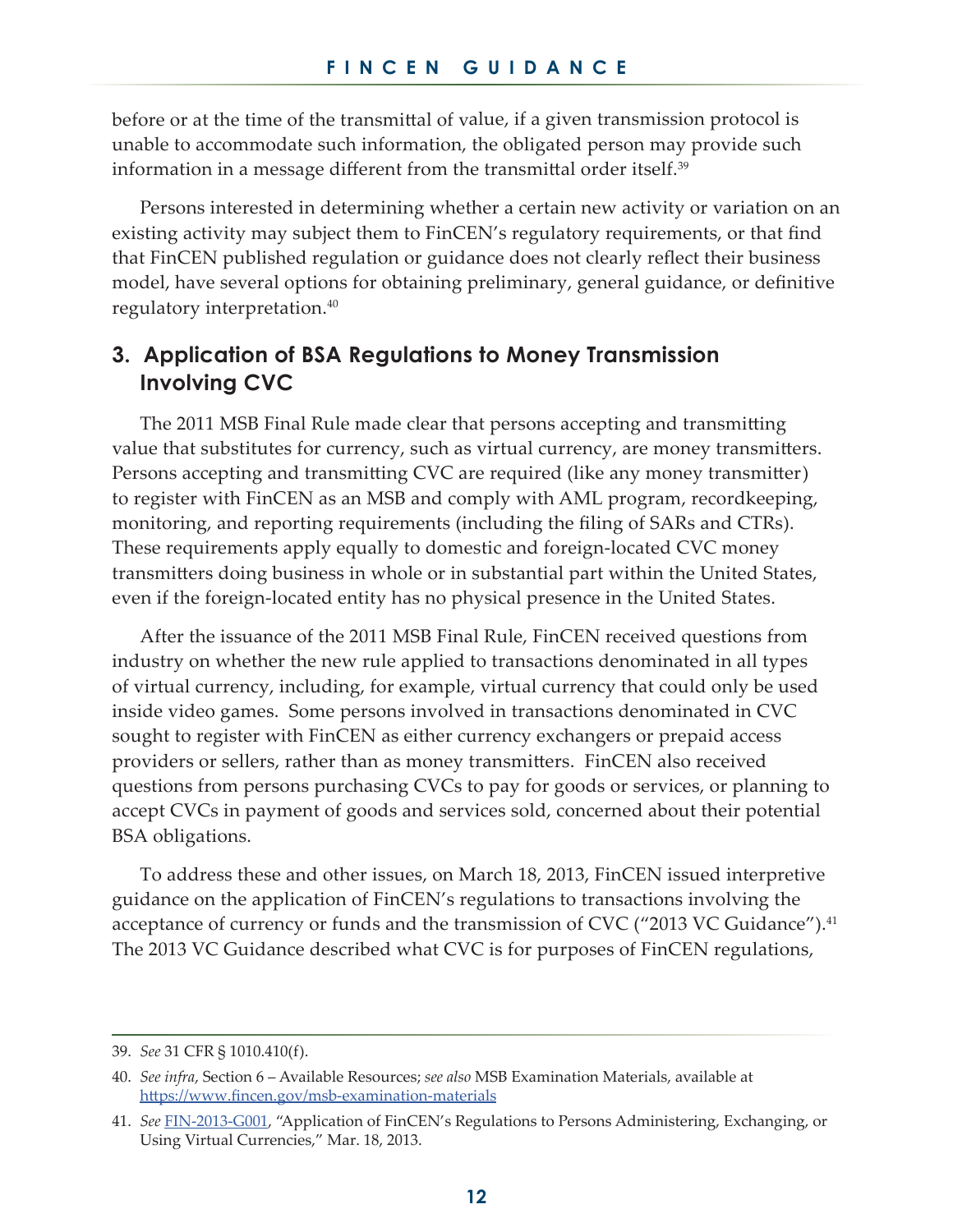and reminded the public that persons not exempted from MSB status that accept and transmit either real currency or anything of value that substitutes for currency, including virtual currency, are covered by the definition of money transmitter. $42$ 

The 2013 VC Guidance also identified the participants to generic CVC arrangements, including an "exchanger," "administrator," and "user," and further clarified that exchangers and administrators generally qualify as money transmitters under the BSA, while users do not. An *exchanger* is a person engaged as a business in the exchange of virtual currency for real currency, funds, or other virtual currency, while an *administrator* is a person engaged as a business in issuing (putting into circulation) a virtual currency, and who has the authority to redeem (to withdraw from circulation) such virtual currency.43 A *user* is "a person that obtains virtual currency to purchase goods or services" on the user's own behalf.<sup>44</sup>

The 2013 VC Guidance explained that the method of obtaining virtual currency (e.g., "earning," "harvesting," "mining," "creating," "auto-generating," "manufacturing," or "purchasing") does not control whether a person qualifies as a "user," an "administrator" or an "exchanger."<sup>45</sup> In addition, it confirmed that exchangers are subject to the same obligations under FinCEN regulations regardless of whether the exchangers are directly brokering the transactions between two or more persons, or whether the exchangers are parties to the transactions using their own reserves, in either CVC or real currency.<sup>46</sup> The 2013 VC Guidance also discussed the appropriate regulatory treatment of administrators and exchangers under three common scenarios: brokers and dealers of e-currencies and e-precious metals; centralized CVCs; and decentralized CVCs.<sup>47</sup>

The 2013 VC Guidance also clarified that FinCEN interprets the term "another location" broadly. The definition of money transmitter includes a person that accepts and transmits value that substitutes for currency from one person to another person or to "another location." For example, transmission to another location occurs when an exchanger selling CVC accepts real currency or its equivalent from a person and

46. *See* [FIN-2014-R012](https://www.fincen.gov/sites/default/files/administrative_ruling/FIN-2014-R012.pdf), "Request for Administrative Ruling on the Application of FinCEN's Regulations to a Virtual Currency Payment System," Oct. 27, 2014. *See also*, [FIN-2014-R011](https://www.fincen.gov/sites/default/files/administrative_ruling/FIN-2014-R011.pdf), "Request for Administrative Ruling on the Application of FinCEN's Regulations to a Virtual Currency Trading Platform," Oct. 27, 2014.

<sup>42.</sup> *See, supra*, Section 1.3.

<sup>43.</sup> *See* 2013 VC Guidance, at 2.

<sup>44.</sup> *Ibid*.

<sup>45.</sup> *See also* [FIN-2014-R001](https://www.fincen.gov/sites/default/files/administrative_ruling/FIN-2014-R001.pdf), "Application of FinCEN's Regulations to Virtual Currency Mining Operations," Jan. 30, 2014 (clarifying that a *user* is a person that obtains virtual currency to purchase goods or services on the user's own behalf).

<sup>47.</sup> *See* 2013 VC Guidance, at 4-5 (discussing centralized and decentralized payment systems).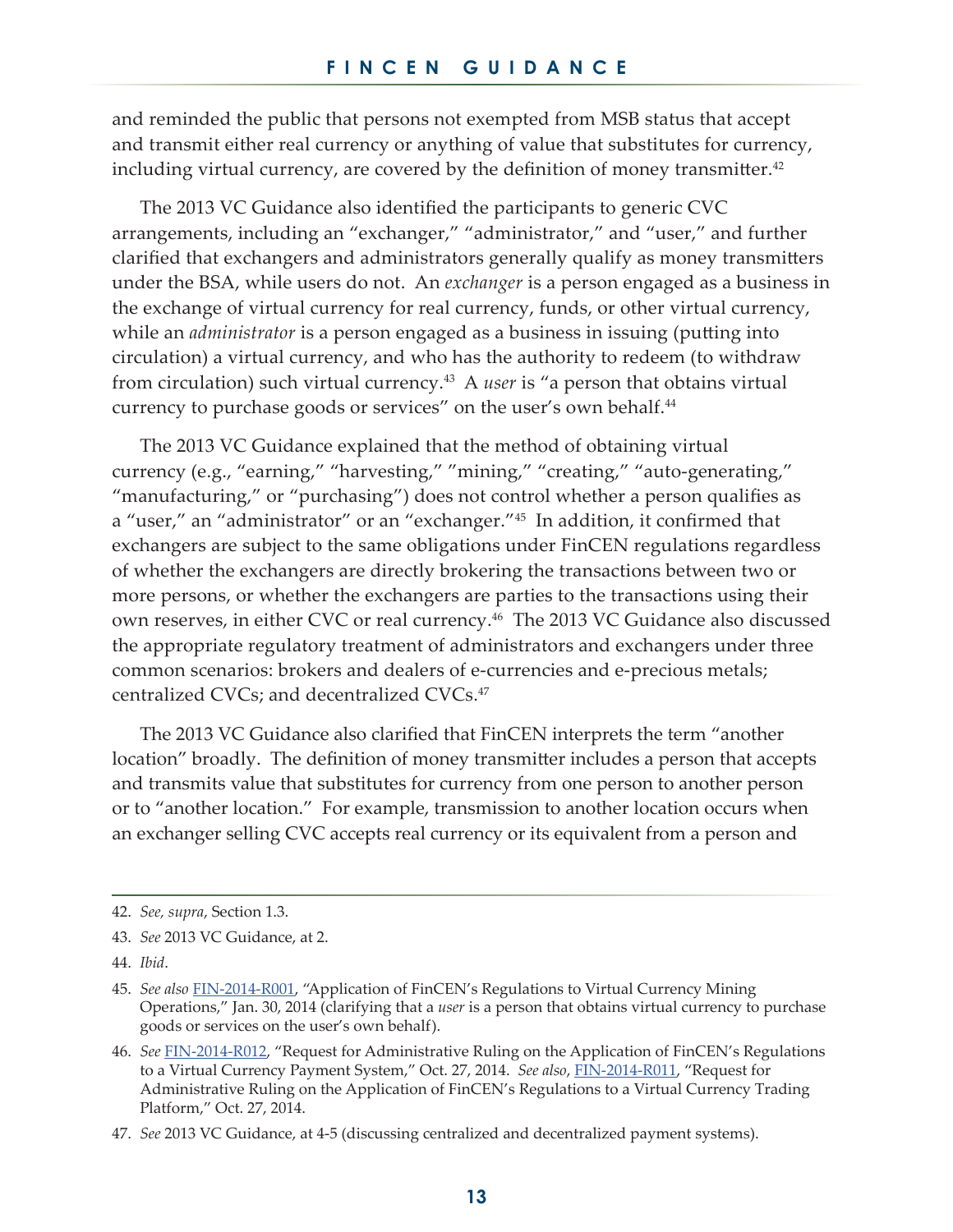transmits the CVC equivalent of the real currency to the person's CVC account with the exchanger. This circumstance constitutes transmission to another location because it involves a transmission from the person's account at one location (e.g., a user's real currency account at a bank) to the person's CVC account with the exchanger.<sup>48</sup>

# **4. Guidance on Application of BSA Regulations to Common Business Models Involving the Transmission of CVC**

This guidance sets forth examples of how FinCEN's money transmission regulations apply to several common business models involving transactions in CVC.<sup>49</sup> The description of each business model does not intend to reflect an industry standard or cover all varieties of products or services generally referred by the same label, but only highlight the key facts and circumstances of a specific product or service on which FinCEN based its regulatory interpretation.

## **4.1. Natural Persons Providing CVC Money Transmission (P2P Exchangers)**

FinCEN's definition of an MSB includes both natural and legal persons engaged as a business in covered activities, "whether or not on a regular basis or as an organized business concern."<sup>50</sup> Peer-to-Peer (P2P) exchangers are (typically) natural persons engaged in the business of buying and selling CVCs. P2P exchangers generally advertise and market their services through classified advertisements, specifically designed platform websites, online forums, other social media, and word of mouth. P2P exchangers facilitate transfers from one type of CVC to a different type of CVC, as well as exchanges between CVC and other types of value (such as monetary instruments or payment products denominated in real currency). P2P exchangers may provide their services online or may arrange to meet prospective customers in person to purchase or sell CVC. Generally, once there is confirmation that the buyer has delivered or deposited the requested currency or CVC, the P2P exchanger will electronically provide the buyer with the requested CVC or other value.

<sup>48.</sup> *See* 2013 VC Guidance, at 4.

<sup>49.</sup> Although when describing a business model this guidance may use a label by which the general type of product or service may be commonly known, the interpretation provided herein applies only to the business model the guidance describes, and may not apply to any other variety or combination of factors that falls under the same generic label. For example, when in Section 4.4, FinCEN discusses how its regulations apply to certain money transmission in CVC executed within the context of ICOs, this interpretation applies exclusively to those transactions described in the guidance and may not apply to any other transactions may also be referred to as ICOs but follow a different business model.

<sup>50. 31</sup> CFR § 1010.100(ff).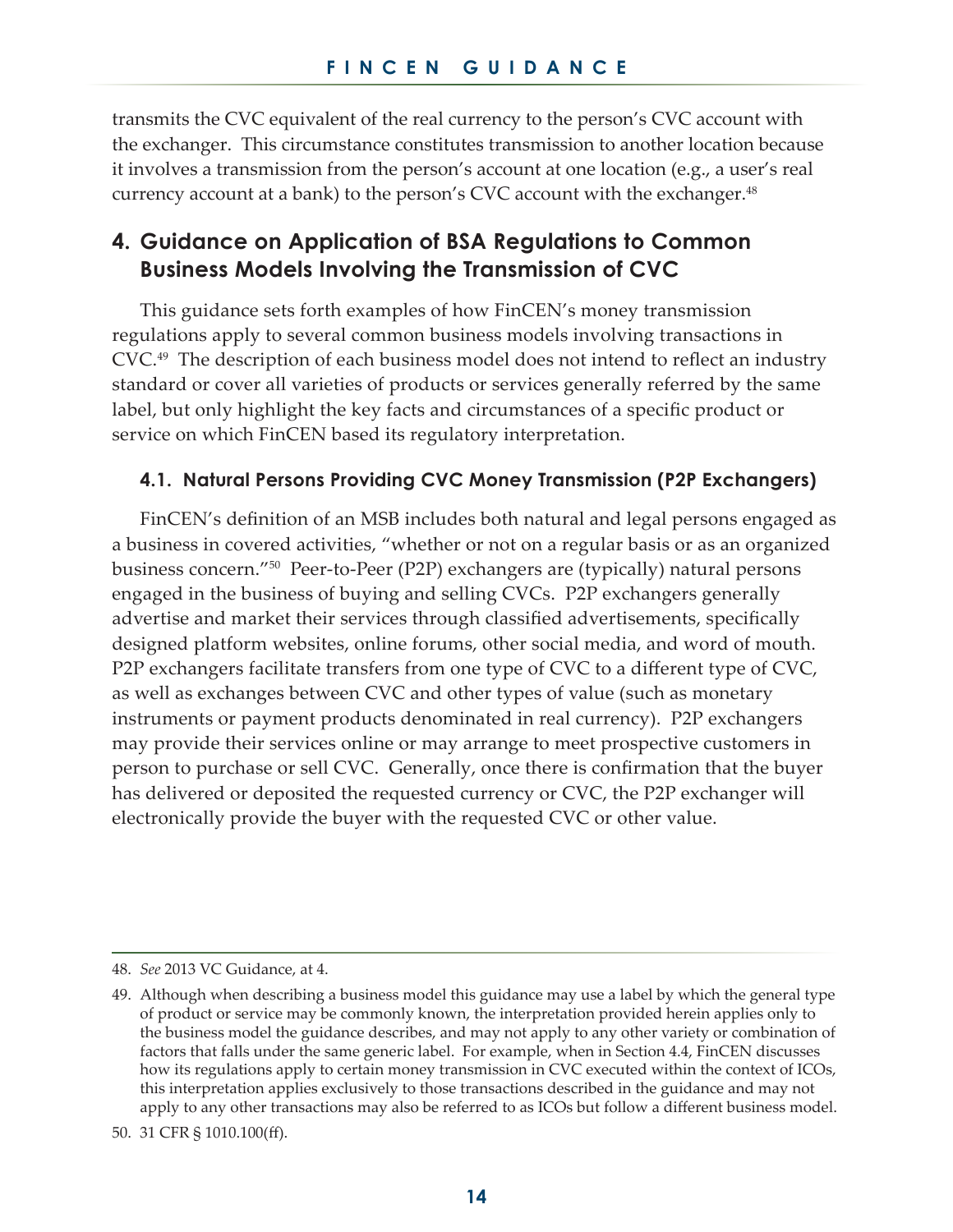A natural person operating as a P2P exchanger that engages in money transmission services involving real currency or CVCs must comply with BSA regulations as a money transmitter acting as principal. This is so regardless of the regularity or formality of such transactions or the location from which the person is operating. However, a natural person engaging in such activity on an infrequent basis *and* not for profit or gain would be exempt from the scope of money transmission.<sup>51</sup>

As a money transmitter, P2P exchangers are required to comply with the BSA obligations that apply to money transmitters, including registering with FinCEN as an MSB and complying with AML program, recordkeeping, and reporting requirements (including filing SARs and CTRs).<sup>52</sup>

#### **4.2. CVC Wallets**

CVC wallets are interfaces for storing and transferring CVCs. There are different wallet types that vary according to the technology employed, where and how the value is stored, and who controls access to the value. Current examples of different types of CVC wallets that vary by technology employed are mobile wallets, software wallets, and hardware wallets. Wallets may store value locally, or store a private key that will control access to value stored on an external server. Wallets may also use multiple private keys stored in multiple locations. Wallets where user funds are controlled by third parties are called "hosted wallets" whereas wallets where users control the funds are called "unhosted wallets."

The regulatory interpretation of the BSA obligations of persons that act as intermediaries between the owner of the value and the value itself is not technologydependent. The regulatory treatment of such intermediaries depends on four criteria: (a) who owns the value; (b) where the value is stored; (c) whether the owner interacts directly with the payment system where the CVC runs; and, (d) whether the person acting as intermediary has total independent control over the value. The regulatory treatment of each type of CVC wallet based on these factors is described in the next subsection.

#### **4.2.1. Hosted and Unhosted Wallet Providers**

Hosted wallet providers are account-based money transmitters that receive, store, and transmit CVCs on behalf of their accountholders, generally interacting with them through websites or mobile applications. In this business model, the money transmitter is the host, the account is the wallet, and the accountholder is the wallet

<sup>51. 31</sup> CFR § 1010.100(ff)(8)(iii).

<sup>52.</sup> For the regulatory treatment of those persons investing in CVCs, *see* [FIN-2014-R002](https://www.fincen.gov/sites/default/files/administrative_ruling/FIN-2014-R002.pdf), "Application of FinCEN's Regulations to Virtual Currency Software Development and Certain Investment Activity," Jan. 30, 2014.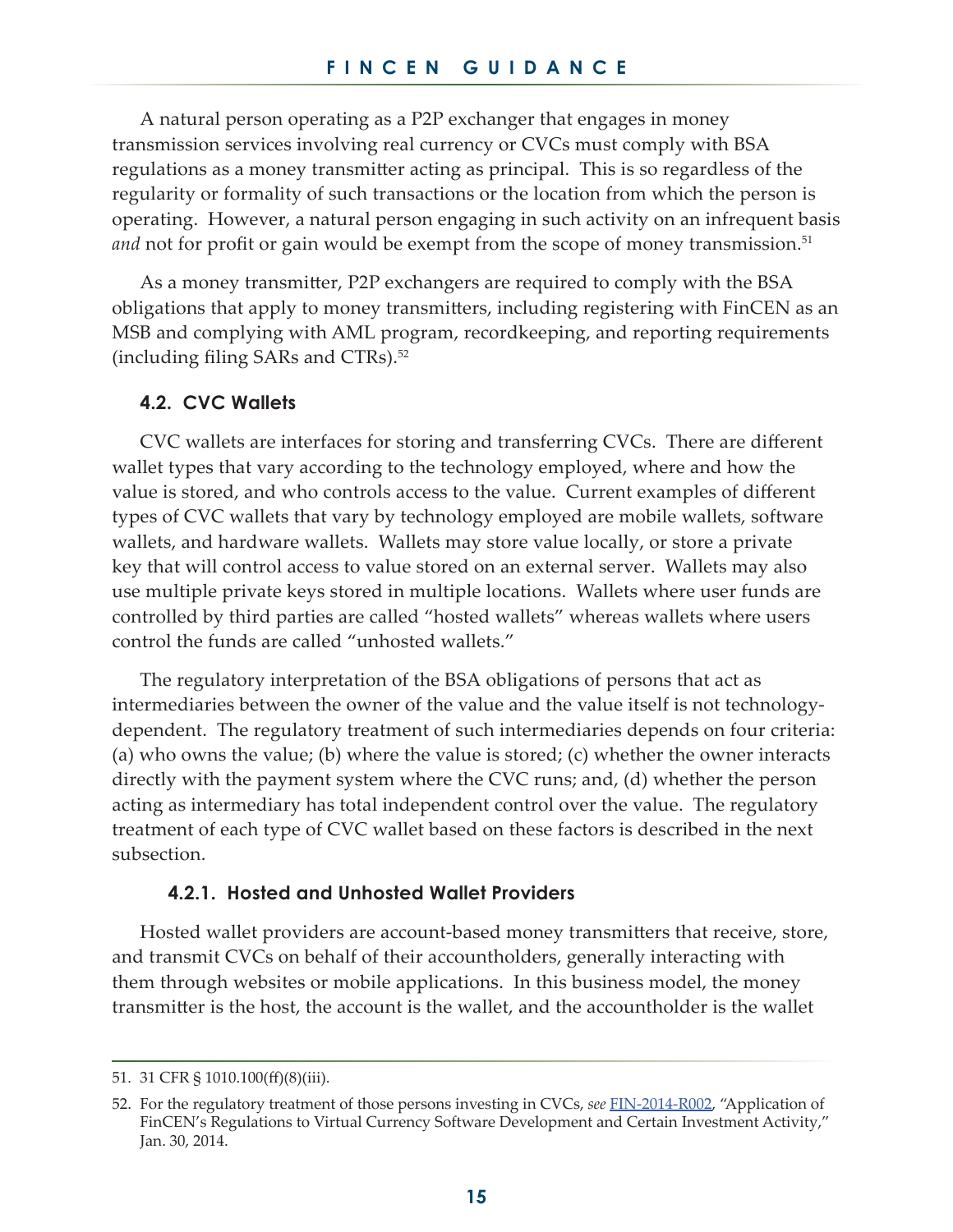owner. In addition, (a) the value belongs to the owner; (b) the value may be stored in a wallet or represented as an entry in the accounts of the host; (c) the owner interacts directly with the host, and not with the payment system; and (d) the host has total independent control over the value (although it is contractually obligated to access the value only on instructions from the owner).

The regulatory framework applicable to the host, including the due diligence or enhanced due diligence procedures the host must follow regarding the wallet owner, varies depending on: (a) whether the wallet owner is a non-financial institution (in this context, a user, according to the 2013 VC Guidance), agent, or foreign or domestic counterparty; and (b) the type of transactions channeled through the hosted wallet, and their U.S. dollar equivalent.

When the wallet owner is a user, the host must follow the procedures for identifying, verifying and monitoring both the user's identity and profile, consistent with the host's AML program. When the wallet owner is an agent of the host, the host must comply with regulations and internal policies, procedures and controls governing a principal MSB's obligation to monitor the activities of its agent.<sup>53</sup> When the wallet owner is a financial institution other than an agent, the host must comply with the regulatory requirements applicable to correspondent accounts (or their MSB equivalents).<sup>54</sup>

Similarly, the regulatory requirements that apply to the transactions that host channels from or for the wallet owner will depend on the nature of the transaction. For example, where the transactions fall under the definition of "transmittal of funds," the host must comply with the Funds Travel Rule based on the host's position in the transmission chain (either as a transmittor's, intermediary, or recipient's financial institution), regardless of whether the regulatory information may be included in the transmittal order itself or must be transmitted separately.<sup>55</sup>

Unhosted wallets are software hosted on a person's computer, phone, or other device that allow the person to store and conduct transactions in CVC. Unhosted wallets do not require an additional third party to conduct transactions. In the case of unhosted, single-signature wallets, (a) the value (by definition) is the property of the owner and is stored in a wallet, while (b) the owner interacts with the payment system directly and has total independent control over the value. In so far as the person conducting a transaction through the unhosted wallet is doing so to purchase goods or services on the user's own behalf, they are not a money transmitter.

<sup>53.</sup> *See* [FIN-2016-G001](https://www.fincen.gov/sites/default/files/shared/FIN-2016-G001.pdf), "Guidance on Existing AML Program Rule Compliance Obligations for MSB Principals with Respect to Agent Monitoring," Mar. 11, 2016.

<sup>54.</sup> *See* 31 CFR § 1010.610, "Due diligence programs for correspondent accounts for foreign financial institutions." *See also* "Guidance - (Interpretive Release 2004-1) Anti-Money Laundering Program - Requirements for Money Services Businesses with Respect to Foreign Agents or Foreign Counterparties," Dec. 14, 2004.

<sup>55.</sup> *See* 31 CFR § 1010.410(f).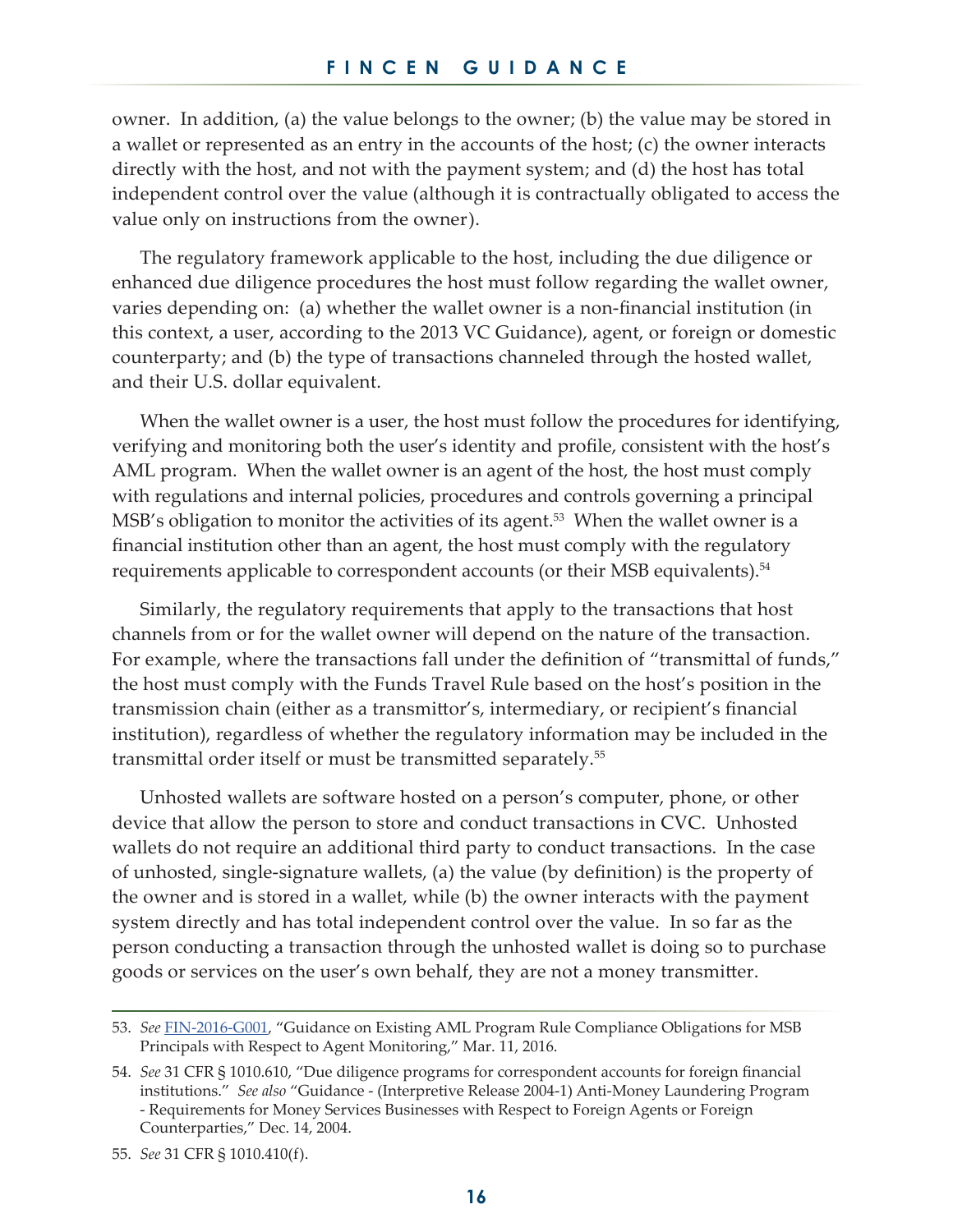#### **4.2.2. Multiple-signature wallet providers**

Multiple-signature wallet providers are entities that facilitate the creation of wallets specifically for CVC that, for enhanced security, require more than one private key for the wallet owner(s) to effect transactions. Typically, multiple-signature wallet providers maintain in their possession one key for additional validation, while the wallet owner maintains the other private key locally. When a wallet owner wishes to effect a transaction from the owner's multiple-signature wallet, the wallet owner will generally submit to the provider a request signed with the wallet owner's private key, and once the provider verifies this request, the provider validates and executes the transaction using the second key it houses. With respect to an un-hosted multiplesignature wallet, (a) the value belongs to the owner and is stored in the wallet; (b) the owner interacts with the wallet software and/or payment system to initiate a transaction, supplying part of the credentials required to access the value; and (c) the person participating in the transaction to provide additional validation at the request of the owner does not have total independent control over the value.

If the multiple-signature wallet provider restricts its role to creating un-hosted wallets that require adding a second authorization key to the wallet owner's private key in order to validate and complete transactions, the provider is not a money transmitter because it does not accept and transmit value.<sup>56</sup> On the other hand, if the person combines the services of a multiple-signature wallet provider and a hosted wallet provider, that person will then qualify as a money transmitter. Likewise, if the value is represented as an entry in the accounts of the provider, the owner does not interact with the payment system directly, or the provider maintains total independent control of the value, the provider will also qualify as a money transmitter, regardless of the label the person applies to itself or its activities.

## **4.3. CVC Money Transmission Services Provided Through Electronic Terminals (CVC Kiosks)**

CVC kiosks (commonly called "CVC automated teller machines (ATMs)" or "CVC vending machines") are electronic terminals that act as mechanical agencies of the owner-operator, to enable the owner-operator to facilitate the exchange of CVC for currency or other CVC. These kiosks may connect directly to a separate CVC exchanger, which performs the actual CVC transmission, or they may draw upon the CVC in the possession of the owner-operator of the electronic terminal.

An owner-operator of a CVC kiosk who uses an electronic terminal to accept currency from a customer and transmit the equivalent value in CVC (or vice versa) qualifies as a money transmitter both for transactions receiving and dispensing real

<sup>56. 31</sup> CFR § 1010.100(ff)(5)(ii)(A).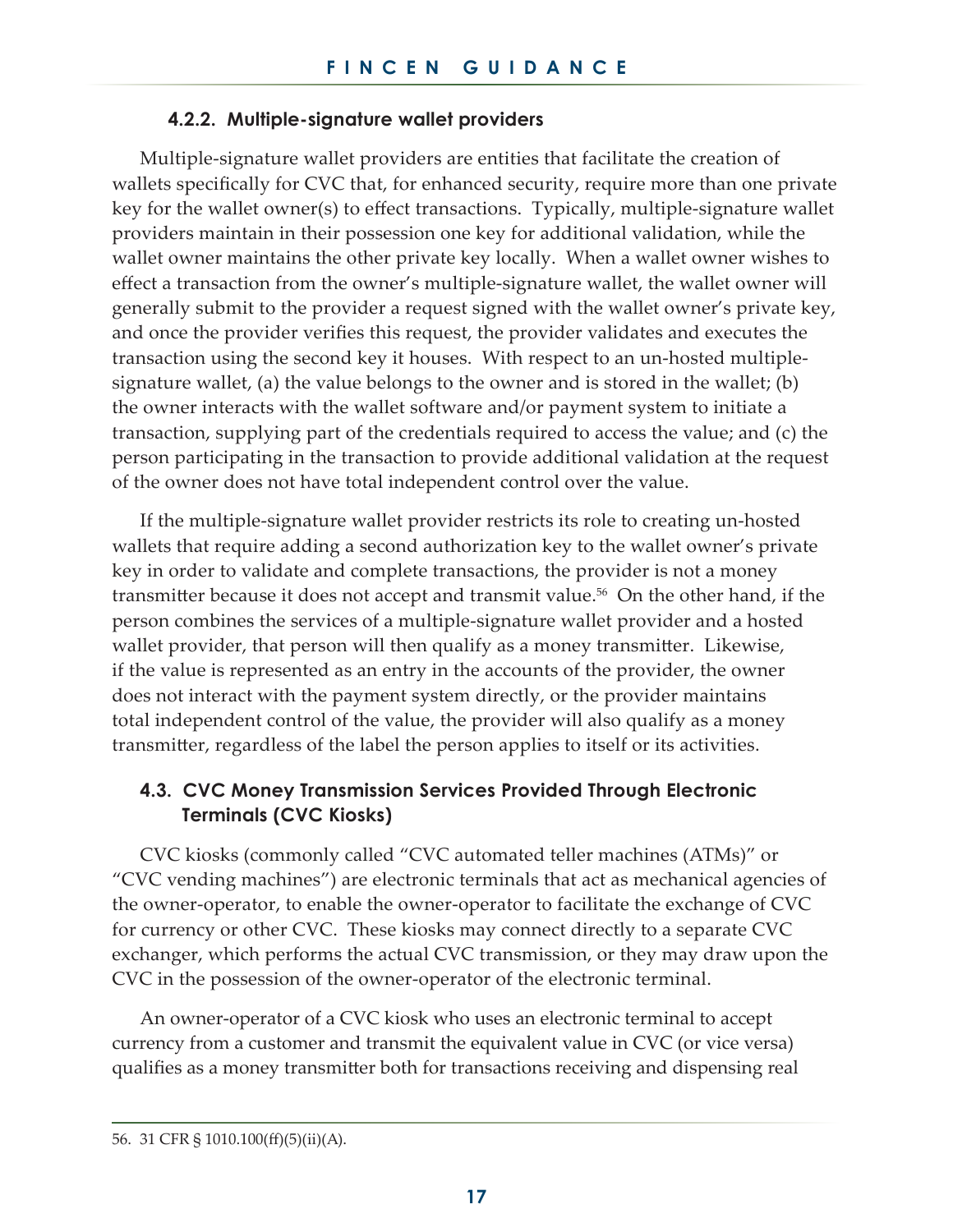currency or CVC. FinCEN issued guidance clarifying that owners/operators of ATMs that link an accountholder with his or her account at a regulated depository institution solely to verify balances and dispense currency do not meet the definition of a money transmitter.<sup>57</sup> The guidance addressing BSA coverage of private ATMs does not apply to the owner-operator of a CVC kiosk because CVC kiosks do not link accountholders to their respective accounts at a regulated depository institution. Accordingly, ownersoperators of CVC kiosks that accept and transmit value must comply with FinCEN regulations governing money transmitters.

## **4.4. CVC Money Transmission Services Provided Through Decentralized Applications (DApps)**

Decentralized (distributed) application (DApp) is a term that refers to software programs that operate on a P2P network of computers running a blockchain platform (a type of distributed public ledger that allows the development of secondary blockchains), designed such that they are not controlled by a single person or group of persons (that is, they do not have an identifiable administrator). An owner/operator of a DApp may deploy it to perform a wide variety of functions, including acting as an unincorporated organization, such as a software agency to provide financial services.<sup>58</sup> Generally, a DApp user must pay a fee to the DApp (for the ultimate benefit of the owner/operator) in order to run the software. The fee is commonly paid in CVC.

The same regulatory interpretation that applies to mechanical agencies such as CVC kiosks applies to DApps that accept and transmit value, regardless of whether they operate for profit. Accordingly, when DApps perform money transmission, the definition of money transmitter will apply to the DApp, the owners/operators of the DApp, or both.

## **4.5. Anonymity-Enhanced CVC Transactions**

Anonymity-enhanced CVC transactions are transactions either (a) denominated in regular types of CVC, but structured to conceal information otherwise generally available through the CVC's native distributed public ledger; or (b) denominated in types of CVC specifically engineered to prevent their tracing through distributed public ledgers (also called privacy coins).

<sup>57.</sup> *See* [FIN-2007-G006](https://www.fincen.gov/sites/default/files/shared/MSB-ATM-Guidance.pdf), "Application of the Definitions of Money Services Business to Certain Owner-Operators of Automated Teller Machines Offering Limited Services," Dec. 3, 2007.

<sup>58.</sup> For an example of a DApp, *see* SEC's Release No. 81207 / July 25, 2017, "Report of Investigation Pursuant to Section 21(a) of the Securities Exchange Act of 1934: The DAO," available at https://www.sec.gov/litigation/investreport/34-81207.pdf.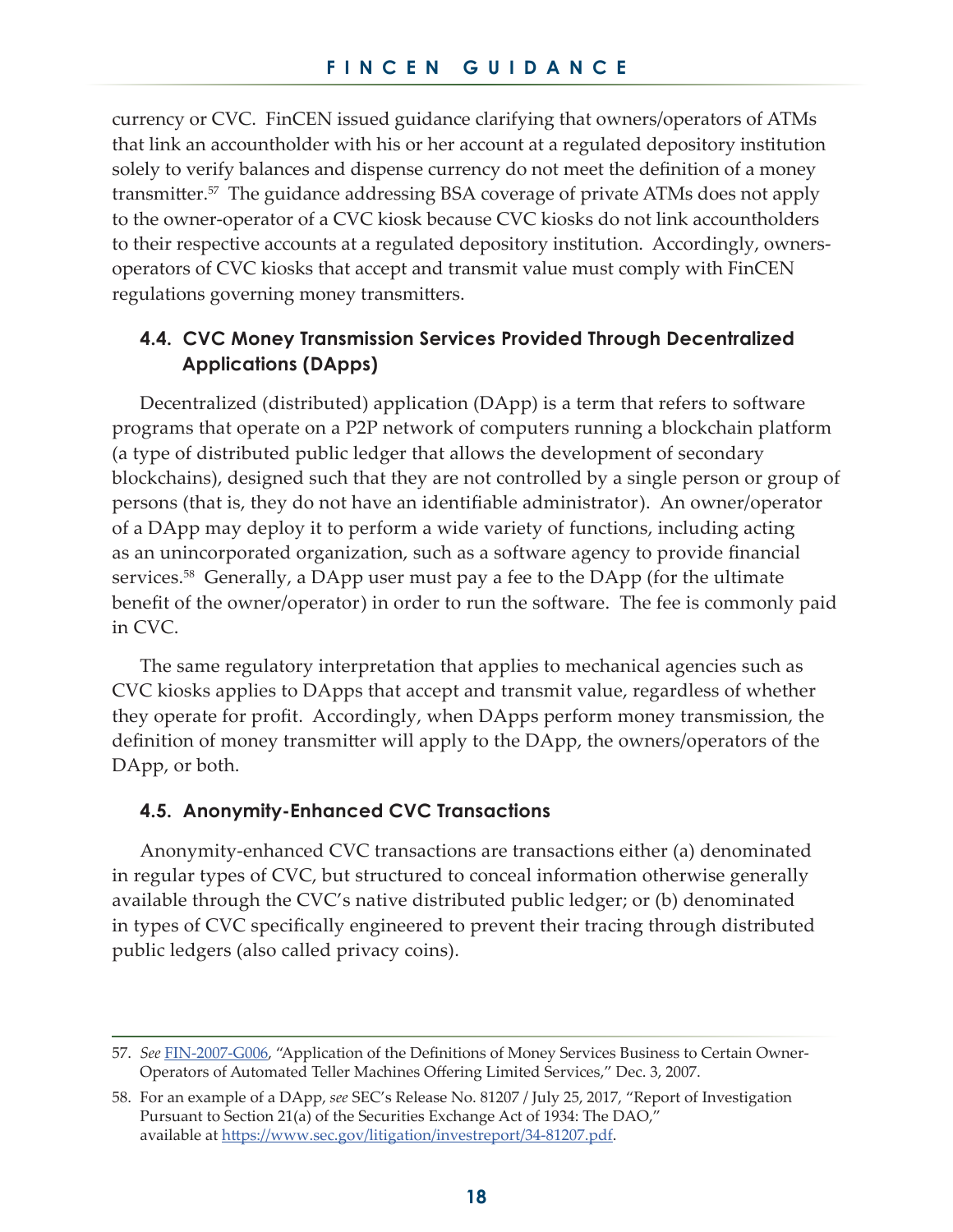A money transmitter that operates in anonymity-enhanced CVCs for its own account or for the accounts of others (regardless of the frequency) is subject to the same regulatory obligations as when operating in currency, funds, or nonanonymized CVCs. In other words, a money transmitter cannot avoid its regulatory obligations because it chooses to provide money transmission services using anonymity-enhanced CVC. The regulatory framework that applies to a person participating in anonymity-enhanced CVC transactions depends on the specific role performed by the person, as set forth below in Section 4.5.1.

#### **4.5.1. Providers of anonymizing services for CVCs**

Providers of anonymizing services, commonly referred to as "mixers" or "tumblers," are either persons that accept CVCs and retransmit them in a manner designed to prevent others from tracing the transmission back to its source (anonymizing services provider), or suppliers of software a transmitt*or* would use for the same purpose (anonymizing software provider).

#### **4.5.1(a) Anonymizing services provider**

An anonymizing services provider is a money transmitter under FinCEN regulations. The added feature of concealing the source of the transaction does not change that person's status under the BSA.

FinCEN previously issued a regulatory interpretation that concluded that persons who accept and transmit value in a way ostensibly designed to protect the privacy of the transmitt*or* are providers of secure money transmission services and are not eligible for the integral exemption.<sup>59</sup> In order to be exempt from status as a money transmitter under the integral exemption, the person's business must be different from money transmission itself, and the money transmission activity must be necessary for the business to operate. The subject of this previous regulatory interpretation accepted and transmitted funds in a way designed to protect a consumer's personal and financial information from a merchant, when the consumer purchased goods or services through the Internet. FinCEN determined that the added feature of protecting consumers' information did not constitute an activity separate from the funds transmission itself, because the need to protect the consumers' personal and financial information only arose in connection with the transmission of funds. FinCEN concluded that the company was engaged in the business of offering secure money transmission, rather than security for which money transmission is integrally required. Accordingly, the company qualified as a money transmitter subject to BSA obligations.

<sup>59.</sup> *See* [FIN-2008-R007](https://www.fincen.gov/sites/default/files/administrative_ruling/fin-2008-r007.pdf), "Whether a Certain Operation Protecting On-line Personal Financial Information is a Money Transmitter," Jun. 11, 2008. For a different business model, *see* [FIN-2014-R006](https://www.fincen.gov/sites/default/files/administrative_ruling/FIN-2014-R006.pdf), "Whether a Company that Provides Online Real-Time Deposit, Settlement, and Payment Services for Banks, Businesses and Consumers is a Money Transmitter," Apr. 29, 2014.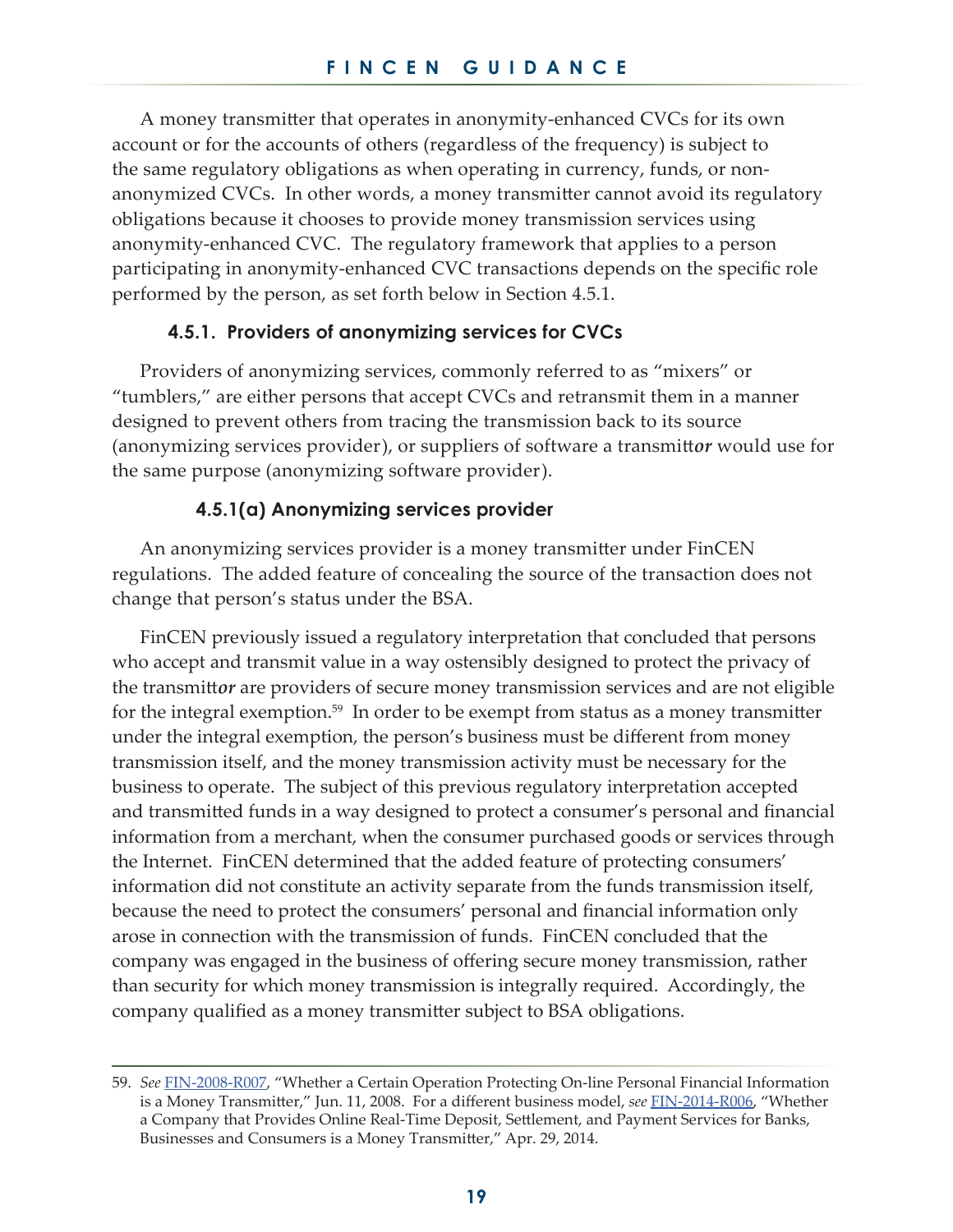The same analysis applies to anonymizing services providers: their business consists exclusively of providing secured money transmission. Therefore, a person (acting by itself, through employees or agents, or by using mechanical or software agencies) who provides anonymizing services by accepting value from a customer and transmitting the same or another type of value to the recipient, in a way designed to mask the identity of the transmitt*or*, is a money transmitter under FinCEN regulations.

#### **4.5.1(b) Anonymizing software provider**

An anonymizing software provider is not a money transmitter. FinCEN regulations exempt from the definition of money transmitter those persons providing "the delivery, communication, or network access services used by a money transmitter to support money transmission services."<sup>60</sup> This is because suppliers of tools (communications, hardware, or software) that may be utilized in money transmission, like anonymizing software, are engaged in trade and not money transmission.

By contrast, a person that utilizes the software to anonymize the person's own transactions will be either a user or a money transmitter, depending on the purpose of each transaction. For example, a user would employ the software when paying for goods or services on its own behalf, while a money transmitter would use it to engage as a business in the acceptance and transmission of value as a transmittor's or intermediary's financial institution.

Lastly, FinCEN issued guidance stating that originating or intermediary financial institutions that replace the proper identity of a transmittor or recipient in the transmittal order with a pseudonym or reference that may not be decoded by the receiving financial institution (i.e., substituting the full name of the transmittor with a numeric code) are not complying with their obligations under the Funds Travel Rule.<sup>61</sup>

#### **4.5.2. Providers of anonymity-enhanced CVCs**

 A person that creates or sells anonymity-enhanced CVCs designed to prevent their tracing through publicly visible ledgers would be a money transmitter under FinCEN regulations depending on the type of payment system and the person's activity.<sup>62</sup> For example:

(a) a person operating as the administrator of a *centralized* CVC payment system will become a money transmitter the moment that person issues anonymityenhanced CVC against the receipt of another type of value; $63$ 

<sup>60. 31</sup> CFR § 1010.100(ff)(5)(ii).

<sup>61.</sup> *See* [FIN-2010-G004](https://www.fincen.gov/sites/default/files/shared/fin-2010-g004.pdf), "Funds "Travel" Regulations: Questions & Answers," at Question 16, Nov. 09, 2010.

<sup>62.</sup> *See*, *supra*, Section 1.1.

<sup>63.</sup> A payment system may change from centralized to decentralized (*see* Section 5.2). This operational change does not alter the obligations of the person acting as administrator of the system, while the system worked on a centralized basis.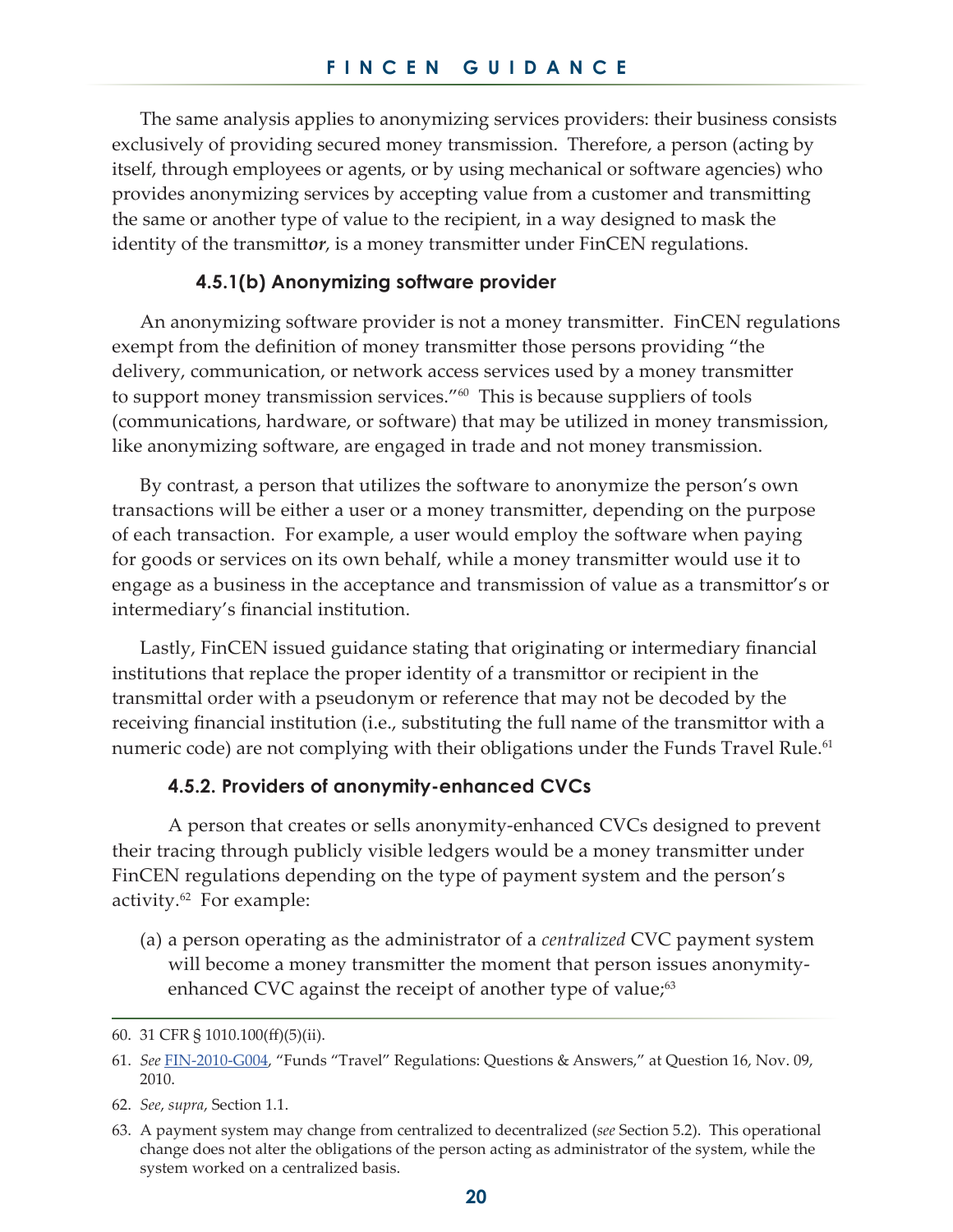- (b) a person that uses anonymity-enhanced CVCs to pay for goods or services on his or her own behalf would not be a money transmitter under the BSA. However, if the person uses the CVC to accept and transmit value from one person to another person or location, the person will fall under the definition of money transmitter, if not otherwise exempted.
- (c) a person that develops a *decentralized* CVC payment system will become a money transmitter if that person also engages as a business in the acceptance and transmission of value denominated in the CVC it developed (even if the CVC value was mined at an earlier date). The person would not be a money transmitter if that person uses the CVC it mined to pay for goods and services on his or her own behalf.<sup>64</sup>

## **4.5.3. Money Transmitters that accept or transmit anonymity-enhanced CVCs**

Many money transmitters involved in CVC transactions comply with their BSA obligations, in part, by incorporating procedures into their AML Programs that allow them to track and monitor the transaction history of a CVC through publicly visible ledgers.

As mentioned above, FinCEN has issued guidance stating that transmittor's or intermediary's financial institutions that replace the proper identity of a transmittor or recipient in the transmittal order with a pseudonym or reference that may not be decoded by the receiving financial institution (i.e., substituting the full name of the transmittor with a numeric code) are not complying with their obligations under the Funds Travel Rule.<sup>65</sup> A money transmitter must follow its AML risk assessment policies and procedures to determine under which circumstances the money transmitter will accept or transmit value already denominated in anonymity-enhanced CVCs. When knowingly accepting anonymity-enhanced CVCs (or regular CVC that has been anonymized), money transmitters engaged in CVC transactions subject to the Funds Travel Rule must not only track a CVC through the different transactions, but must also implement procedures to obtain the identity of the transmittor or recipient of the value.

#### **4.6. Payment Processing Services Involving CVC Money Transmission**

CVC payment processors are financial intermediaries that enable traditional merchants to accept CVC from customers in exchange for goods and services sold. CVC payment processors sometimes integrate with a merchant's point of sale or

<sup>64.</sup> *See* 2013 VC Guidance, at 4-5 (discussing centralized and decentralized payment systems).

<sup>65.</sup> *See, supra*, at 19 n. 59.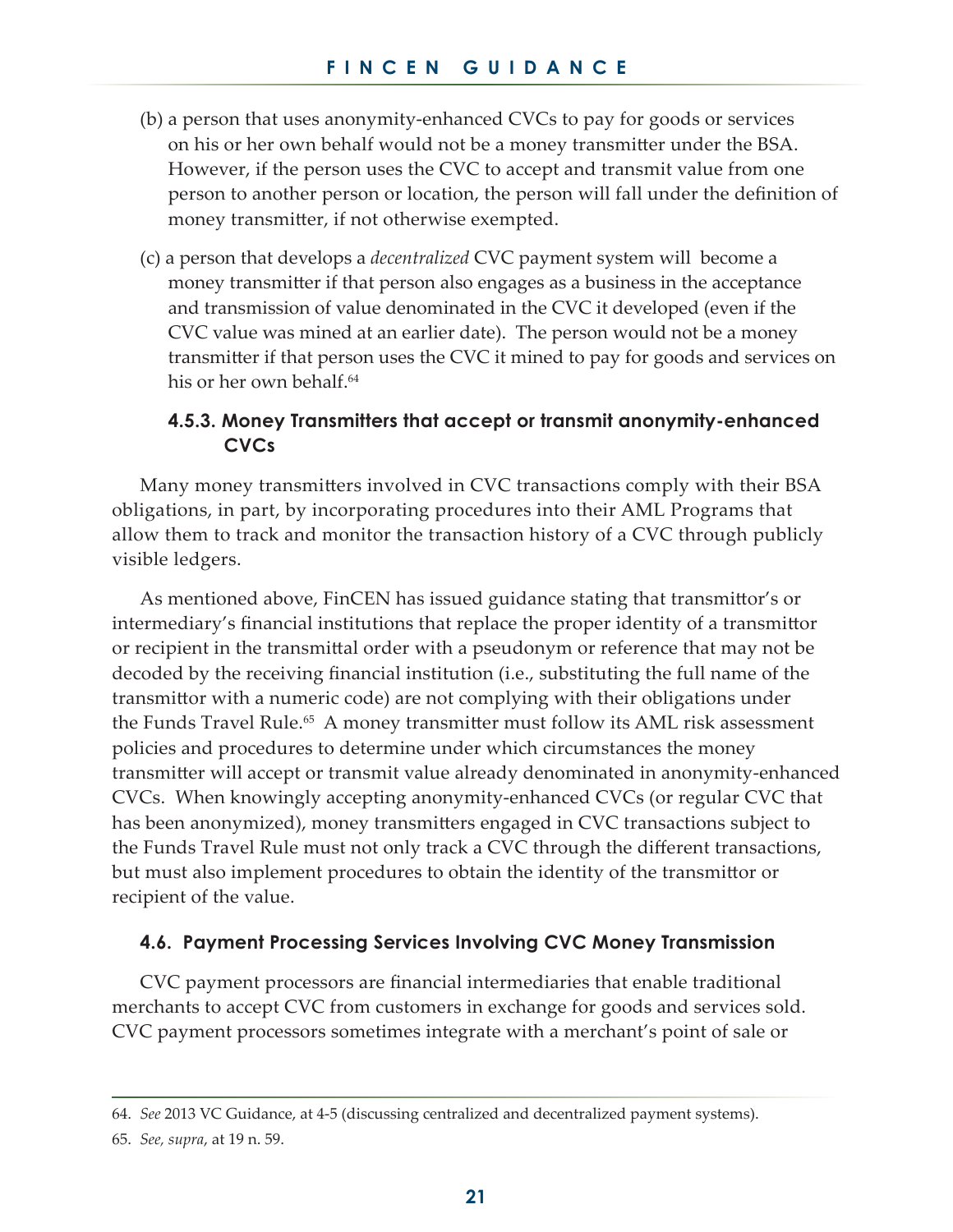online shopping cart solution so that the value of goods being purchased is quoted in CVC. The CVC payment processor may collect the CVC from the customer and then transmit currency or funds to the merchant, or vice versa.

CVC payment processors fall within the definition of a money transmitter and are not eligible for the payment processor exemption because they do not satisfy all the required conditions for the exemption. Under the payment processor exemption, a person is exempt from the definition of "money transmitter" when that person only "[a]cts as a payment processor to facilitate the purchase of, or payment of a bill for, a good or service through a clearance and settlement system by agreement with the creditor or seller."<sup>66</sup> To be eligible for the payment processor exemption, a person must:

- (a) facilitate the purchase of goods or services, or the payment of bills for goods or services (not just the money transmission itself);
- (b) operate through clearance and settlement systems that admit only BSAregulated financial institutions;
- (c) provide its service pursuant to a formal agreement; and
- (d) enter a formal agreement with, at a minimum, the seller or creditor that provided the goods or services and also receives the funds.<sup>67</sup>

A person providing payment processing services through CVC money transmission generally is unable to satisfy the second condition because such money transmitters do not operate, either in whole or in part, through clearing and settlement systems that only admit BSA-regulated financial institutions as members. This condition is critical, because BSA-regulated financial institutions have greater visibility into the complete pattern of activities of the buyer or debtor, on the one hand, and the seller or creditor, on the other hand. Having BSA-regulated financial institutions at either end of the clearance and settlement of transactions reduces the need to impose additional obligations on the payment processor.<sup>68</sup> This same

<sup>66. 31</sup> CFR § 1010.100(ff)(5)(ii)(B). For a discussion on the conditions applicable to the payment processor exemption from money transmission, *see, e.g*., [FIN-2013-R002](https://www.fincen.gov/sites/default/files/administrative_ruling/FIN-2013-R002.pdf), "Administrative Ruling on Whether a Company that Offers a Payment Mechanism Based on Payable-Through Drafts to its Commercial Customers is a Money Transmitter," Nov. 13, 2013. *See also*, [FIN-2014-R009](https://www.fincen.gov/sites/default/files/administrative_ruling/FIN-2014-R009.pdf), "Application of Money Services Business Regulations to a Company Acting as an Independent Sales Organization and Payment Processor," Aug. 27, 2014.

<sup>67.</sup> *See* [FIN-2014-R012](https://www.fincen.gov/sites/default/files/administrative_ruling/FIN-2014-R012.pdf), "Request for Administrative Ruling on the Application of FinCEN's Regulations to a Virtual Currency Payment System," Oct. 27, 2014.

<sup>68.</sup> *Id*. The CVC payment processor in that ruling received real currency payments from the buyer through a clearing and settlement system that only admits BSA-regulated financial institutions as members (specifically, a credit card network), but made payment of the Bitcoin equivalent to the merchant, to a merchant-owned virtual currency wallet or to a larger virtual currency exchange that admits both financial institution and non-financial institution members, for the account of the merchant.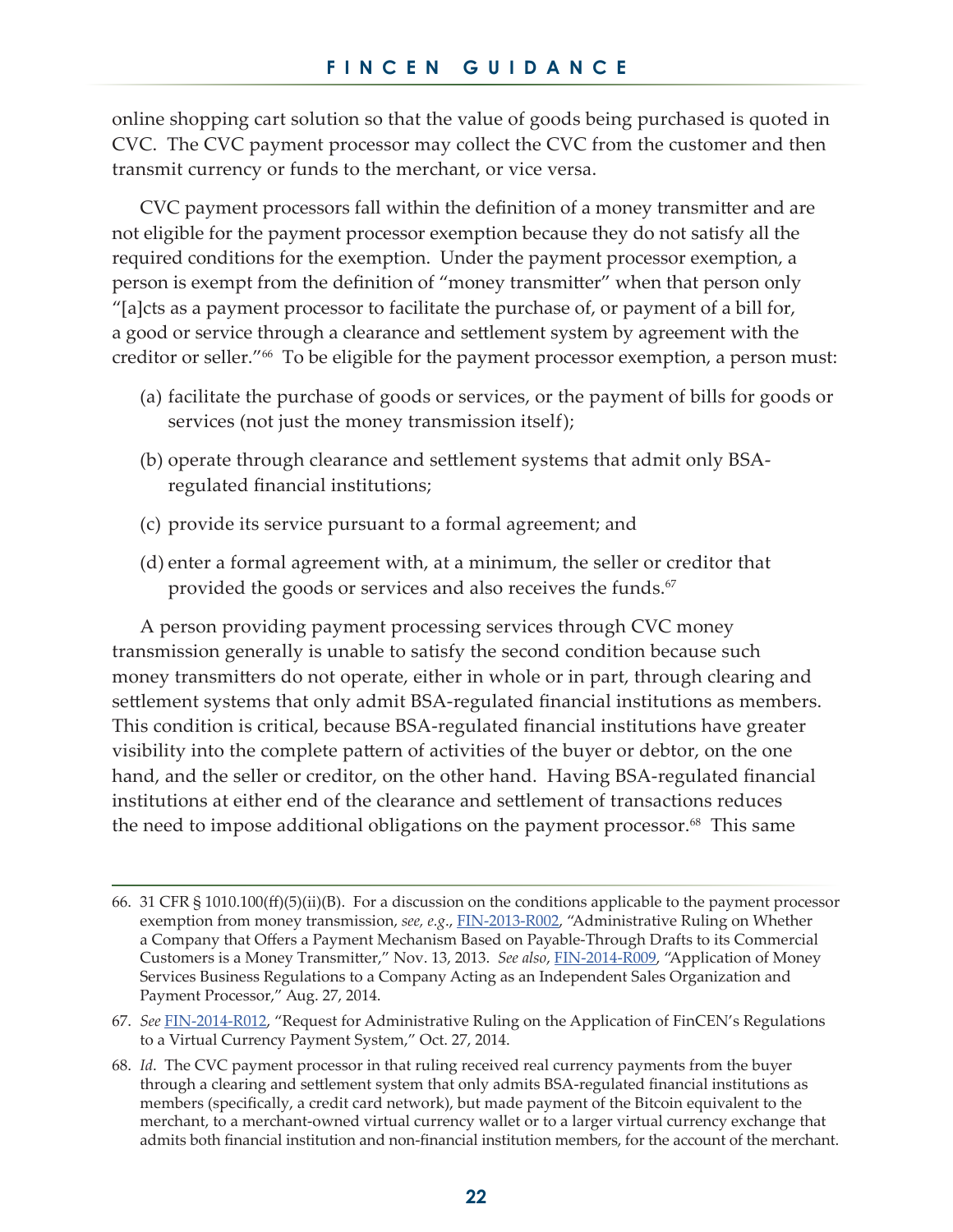visibility simply does not exist when a CVC payment processor operates through a clearance and settlement system involving non-BSA regulated entities unless the CVC payment processor complies with the reporting obligations of a money transmitter.

Accordingly, in general, persons providing payment processing services in CVC will be money transmitters under the BSA, regardless of whether they accept and transmit the same type of CVC, or they accept one type of value (such as currency or funds) and transmit another (such as  $CVC$ ). $69$ 

#### **4.7. CVC Money Transmission Performed by Internet Casinos**

Internet casinos are virtual platforms created for betting on the possible outcome of events related to a number of gaming models (e.g., traditional casinos), but accepting deposits and bets and issuing payouts denominated in CVC. Internet casinos may also include entities known as predictive markets, information markets, decision markets, idea futures, and event derivatives.

FinCEN regulations define a casino, gambling casino or card club, as a person duly licensed or authorized to do business as such in the United States, whether under the laws of a State or a Territory or Insular Possession of the United States, or under the Indian Gaming Regulatory Act or other Federal, State, or tribal law or arrangement affecting tribal land, having gross annual gaming revenue in excess of \$1 million, whether denominated in CVC or other value.<sup>70</sup> Any person engaged in the business of gambling that is not covered by the regulatory definition of casino, gambling casino, or card club, but accepts and transmits value denominated in CVC, may still be regulated under the BSA as a money transmitter. Indeed, even when the original transmission or the payout are done on a conditional basis (that is, only if a certain event occurs), money transmission under BSA regulations still occurs at the moment the condition is satisfied and the acceptance or transmission takes place.<sup>71</sup>

# **5. Specific Business Models Involving CVC Transactions that May be Exempt From the Definition of Money Transmission**

#### **5.1. CVC Trading Platforms and Decentralized Exchanges**

CVC P2P trading platforms are websites that enable buyers and sellers of CVC to find each other. Sometimes, trading platforms also facilitate trades as an intermediary.

<sup>69.</sup> A CVC payment processor will be eligible for the payment processor exemption only when it meets all criteria as described above. *See also, supra*, at 21 n. 64.

<sup>70. 31</sup> CFR § 1010.100(t)(5) and (6).

<sup>71.</sup> Casinos, as defined above, have their own set of BSA/AML obligations (*see* 31 CFR Part 1010 –General Provisions – and Part 1021 –Rules for Casinos and Card Clubs). While not specifically exempted from MSB status, when a person falls under FinCEN's definitions for both casino and MSB, in general the regulatory obligations of a casino satisfy the obligations of an MSB, with the exception of registration.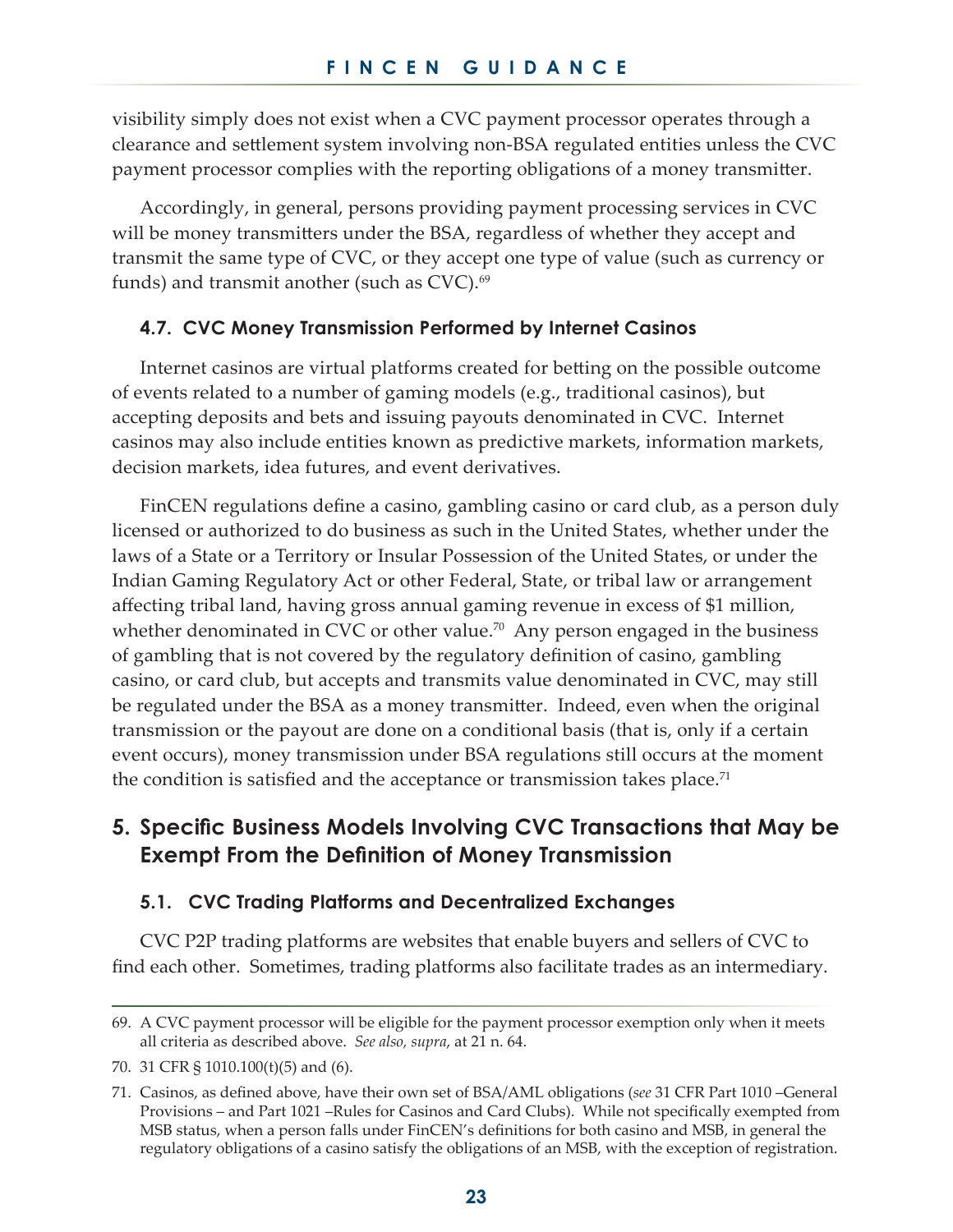Under FinCEN regulations, a person is exempt from money transmitter status if the person only provides the delivery, communication, or network access services used by a money transmitter to support money transmission services.<sup>72</sup> Consistent with this exemption, if a CVC trading platform only provides a forum where buyers and sellers of CVC post their bids and offers (with or without automatic matching of counterparties), and the parties themselves settle any matched transactions through an outside venue (either through individual wallets or other wallets not hosted by the trading platform), the trading platform does not qualify as a money transmitter under FinCEN regulations.<sup>73</sup> By contrast, if, when transactions are matched, a trading platform purchases the CVC from the seller and sells it to the buyer, then the trading platform is acting as a CVC exchanger, and thus falls within the definition of money transmitter and its accompanying BSA obligations.<sup>74</sup>

#### **5.2. CVC Money Transmission Performed in the Context of Raising Funding for Development or Other Projects—Initial Coin Offerings**

Initial coin offerings (ICOs) are generally a means to raise funds for new projects from early backers. Whether an ICO is subject to BSA obligations is a matter of facts and circumstances. This guidance will address, as an example, the BSA obligations of two common business models involving ICOs: (a) ICOs conducting a preferential sale of CVC to a select group of buyers (sometimes referred to as investors); and (b) ICOs raising funds by offering digital debt or equity instruments among a group of lenders or investors to finance a future project (which in turn may consist of the creation of a new CVC). This discussion does not attempt to address every possible ICO business model.<sup>75</sup>

In the first business model, the ICO consists of a group sale of CVC to a distinct set of preferred buyers. The exchange of CVC for another type of value may be instantaneous or deferred to a later date. The CVC and its application or platform may be already operational or it may be the seller's purpose to use the value received from the sale, in whole or in part, to develop such CVC, application, or platform. In some cases, after the initial centralized offering, any future creation of the CVC may

<sup>72. 31</sup> CFR § 1010.100(ff)(5)(ii)(A).

<sup>73.</sup> The obligations of the hosted wallet provider that utilizes the forum as a money transmitter under the BSA remain as described, *supra*, Section 3.2.

<sup>74.</sup> *See* [FIN-2014-R011](https://www.fincen.gov/sites/default/files/administrative_ruling/FIN-2014-R011.pdf), "Request for Administrative Ruling on the Application of FinCEN's Regulations to a Virtual Currency Trading Platform," Oct. 27, 2014.

<sup>75.</sup> Nor does it affect the obligations of any of the participants described herein under other regulatory frameworks. For example, federal securities law may apply to the issuance of CVC as securities regardless of other intended purposes of the CVC. *See, e.g*, "Framework for 'Investment Contract' Analysis of Digital Assets," Securities and Exchange Commission, April 3, 2019, available at <https://www.sec.gov/corpfin/framework-investment-contract-analysis-digital-assets>. "Report of Investigation Pursuant to Section 21(a) of the Securities Exchange Act of 1934: The DAO," Securities and Exchange Commission, July 25, 2017, available at <https://www.sec.gov/litigation/investreport/34-81207.pdf>.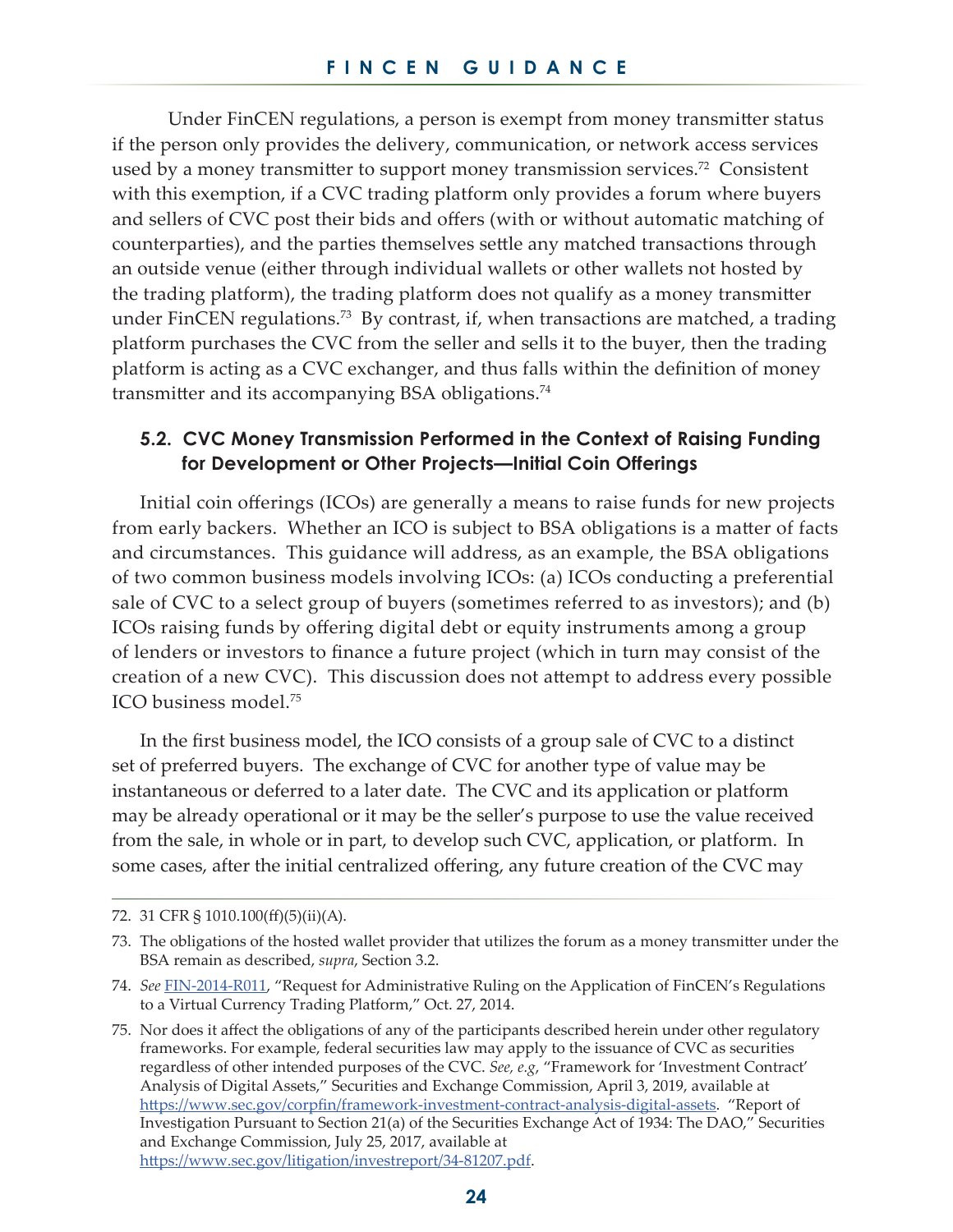occur through mining using a decentralized model. In any of these scenarios, the seller of the CVC is a money transmitter, acting in the role of administrator, because at the time of the initial offering the seller is the only person authorized to issue and redeem (permanently retire from circulation) the new units of CVC.<sup>76</sup> The status of the seller as a money transmitter is not impacted by the coordinated or simultaneous sales; the timing of acceptance of one type of value and transmission of the other type (i.e., whether the exchange happens instantaneously or at a later date); or by the fact that the payment system may migrate from one operational status to another at any point in its lifetime (for example, changing from a centralized, administrator-controlled system at origin to a decentralized, protocol-driven system after the initial sale).

In the second business model, the ICO raises funds for new projects by selling an equity stake or a debt instrument to early backers, or hedges a previous investment in CVC through a derivative, such as a futures contract. The funded project generally involves the creation of  $\text{DApps}$ , $\pi$  new CVCs (as well as the applications or platforms on which the CVCs will run), or new hedging instruments. ICOs are accomplished using distributed ledger platforms, in which investors receive a digital token as proof of investment. Depending on the purpose of the funded project and the seller's obligations to the investor, when the project is concluded the investor may: (a) receive new CVC in exchange for the token; (b) exchange the token for a DApp coin, which is a digital token that unlocks the use of DApps that provide various services; (c) use the original token itself as a new CVC or DApp coin; or (d) receive some other type of return on the original equity investment or debt instrument.<sup>78</sup> How BSA regulations apply to each of these scenarios will vary, as set forth below in Sections 5.2.1. to 5.2.3.

#### **5.2.1. Status of Fundraising or Hedging Activity — Overview**

*Involvement of banks or persons registered with, and functionally regulated or examined by the SEC or CFTC*

The applicable AML regulations governing persons involved in an ICO through selling an equity stake or a debt instrument to early backers or through hedging a previous investment will depend on whether such persons are MSBs or exempt from MSB status under FinCEN regulations or rulings. Persons may be exempt from MSB status in two situations. First, FinCEN regulations expressly exempt from the

<sup>76.</sup> Whether by contractual agreement or business strategy an administrator declines to exercise such authorities is not relevant to the person's status as a money transmitter.

<sup>77.</sup> As discussed, *supra*, Section 4.4, DApps refer to software programs that run on distributed computing platforms—that is, platforms built across dispersed networks of computers designed to accomplish a shared objective.

<sup>78.</sup> A transaction where a person accepts currency, funds, or value that substitutes for currency in exchange for a new CVC at a preferential rate for a group of initial purchasers, before making the CVC available to the rest of the public, is simply engaging in money transmission, regardless of any specific label (such as "early investors") applied to the initial purchasers.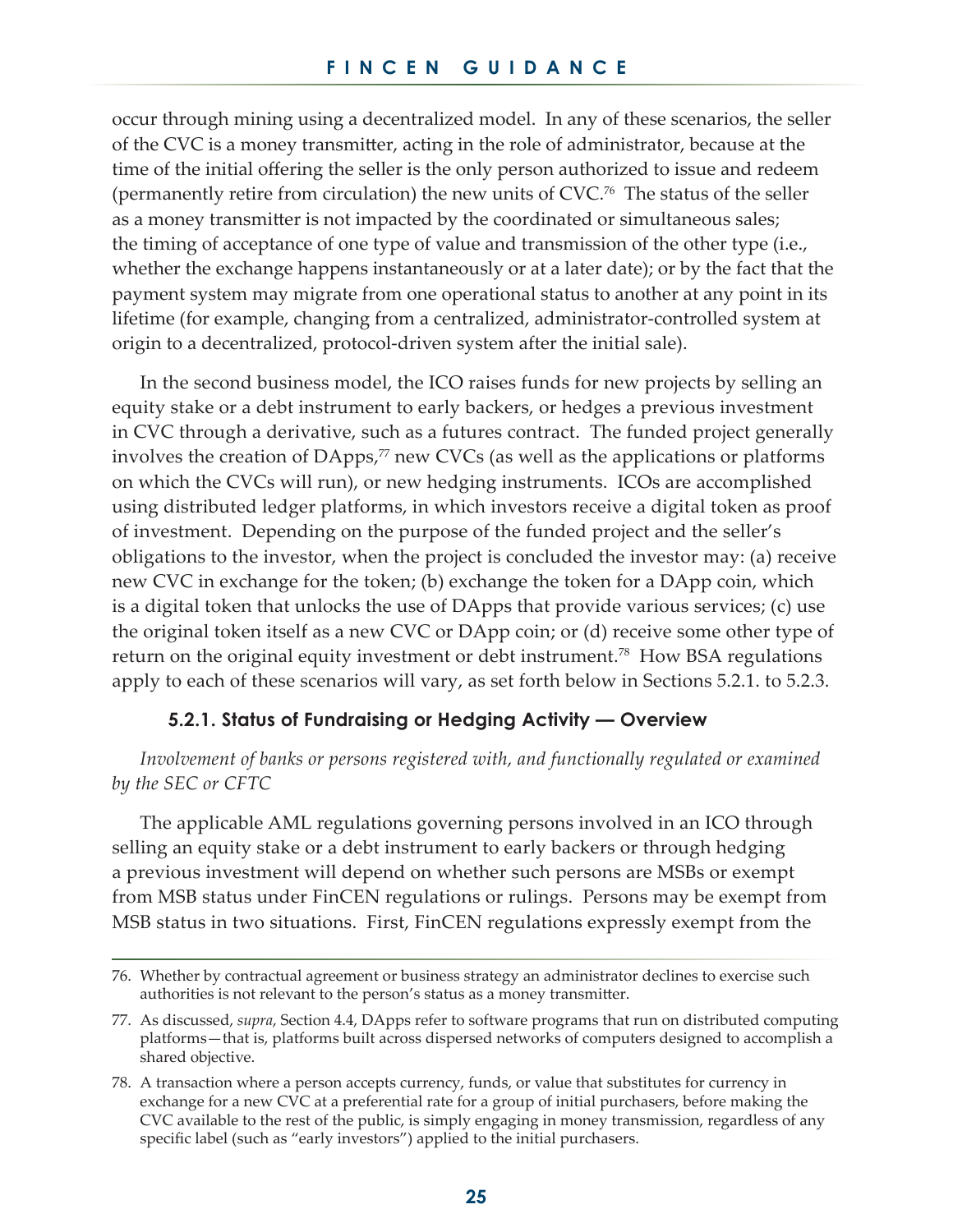definition of an MSB, among other things, (a) a bank or foreign bank; or (b) a person registered with, and functionally regulated or examined by, the SEC or CFTC, or a foreign financial agency that engages in financial activities that, if conducted in the United States, would require the foreign financial agency to be registered with the SEC or CFTC.<sup>79</sup> Therefore, a person involved in ICO fundraising activity as issuer, intermediary, or investor that is a bank, foreign bank, or a person registered with, and functionally regulated or examined by the SEC or CFTC will not be an MSB under FinCEN regulations. The person's AML obligations will flow from FinCEN regulations governing those types of financial institutions.<sup>80</sup>

 Second, FinCEN regulations exempt persons from the definition of money transmitter under certain identified facts and circumstances, the most relevant of which is when the acceptance and transmission of value is only integral to the sale of goods or services different from money transmission.<sup>81</sup> Thus, if the person involved in the fundraising activity as an issuer, intermediary, or investor is not a bank, foreign bank, or a person registered with, and functionally regulated or examined by the SEC or CFTC, then any money transmission connected to the fundraising activity performed by the person generally will fall under the integral exemption, $82$  unless the asset is issued to serve as value that substitutes for currency.83

#### *Purchase and re-sale of digital tokens*

The investor may hold the digital token or derivative until the underlying project is complete, or the investor may sell the digital token or derivative during the project's development. A re-sale can occur through a P2P transaction, or through a financial intermediary or secondary market. In general, the re-sale of the token or derivative does not create any BSA obligations for the initial investor. However, if a regulatory framework other than the BSA requires a person that either (a) purchases the token or derivative, or (b) intermediates in transactions in a primary or secondary market, to register as a broker or dealer in securities, futures commission merchant, or introducing broker in commodities, then the person will have the BSA obligations related to its status under these other regulatory frameworks.<sup>84</sup>

<sup>79. 31</sup> CFR § 1010.100(ff)(8). *See also, supra,* Section 1.2.2.

<sup>80.</sup> *See, supra*, at 5 n. 13.

<sup>81.</sup> *See, supra*, at 2 n. 4; 31 CFR § 1010.100(ff)(5)(F); [FIN-2008-G008](https://www.fincen.gov/sites/default/files/guidance/fin-2008-g008.pdf) "Application of the Definition of Money Transmitter to Brokers and Dealers in Currency and other Commodities," Sept. 10, 2008.

<sup>82.</sup> For additional discussion of the scope of the integral exemption, *see* [FIN-2008-R004](https://www.fincen.gov/sites/default/files/guidance/fin-2008-r004.pdf) "Whether a Foreign Exchange Consultant is a Currency Dealer or Exchanger or Money Transmitter," May 9, 2008, [FIN-2008-R003](https://www.fincen.gov/sites/default/files/guidance/fin-2008-r003.pdf) "Whether a Person that is Engaged in the Business of Foreign Exchange Risk Management is a Currency Dealer or Exchanger or Money Transmitter," May 9, 2008.

<sup>83.</sup> *See, supra*, Section 1.2.3.

<sup>84.</sup> *See, supra*, Section 1.2.2.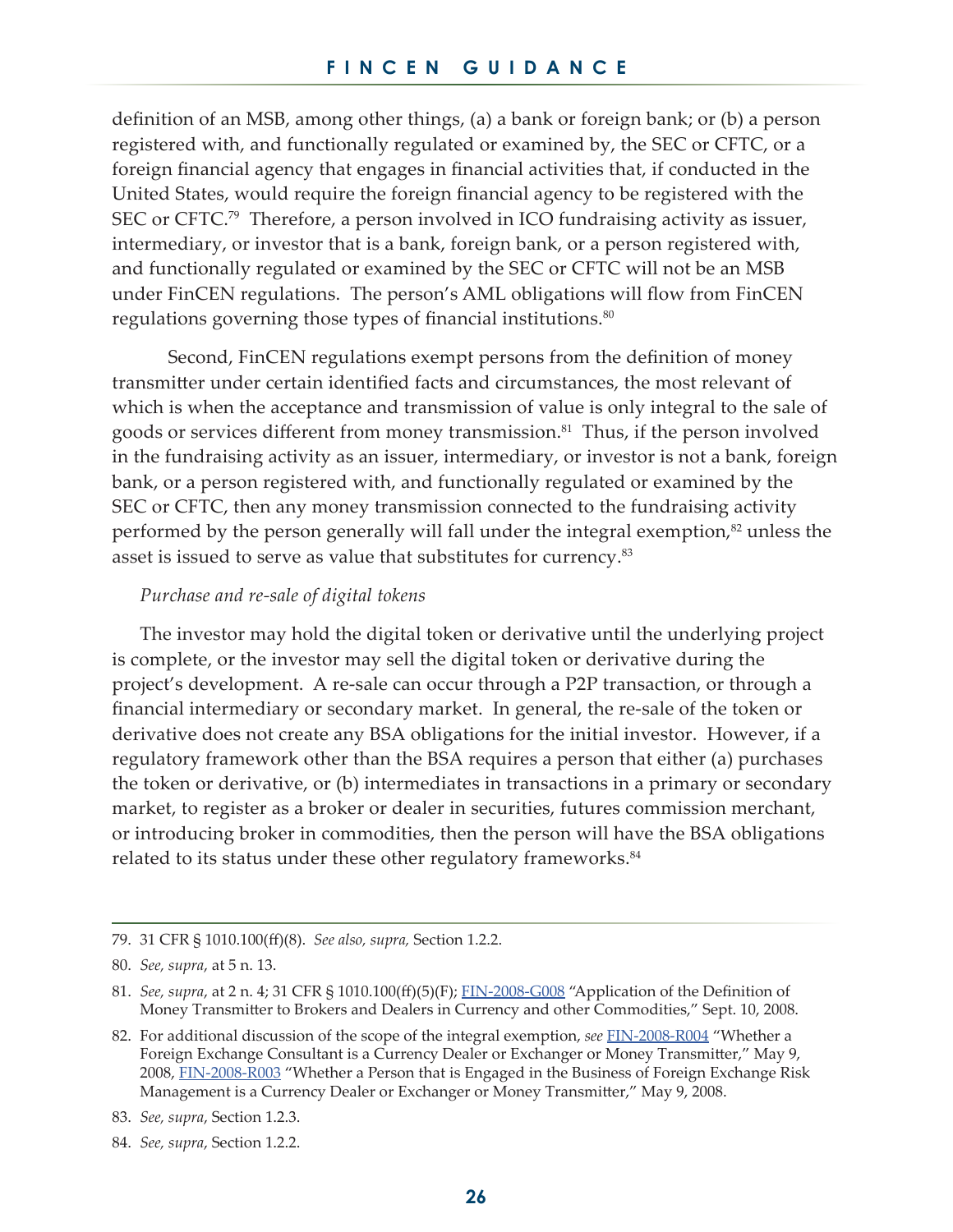#### **5.2.2. Status of a DApp Developer**

The development of a DApp financed through ICO fundraising activity consists of the production of goods or services, and therefore is outside the definition of money transmission. Thus, the developer of a DApp is not a money transmitter for the mere act of creating the application, even if the purpose of the DApp is to issue a CVC or otherwise facilitate financial activities denominated in CVC.<sup>85</sup> However, if the developer of the DApp uses or deploys it to engage in money transmission, then the developer will qualify as a money transmitter under the BSA.

#### **5.2.3. Status of a DApp User conducting financial activities**

Once the DApp is finalized and in production, FinCEN regulations may apply to persons who use the DApp to conduct certain financial activities. For example, if an investor or an owner/operator uses or deploys the DApp to engage in money transmission denominated in CVC, then the investor or the owner/operator generally qualifies as a money transmitter under the BSA. Likewise, as mentioned above, if the developer of the DApp uses or deploys the DApp to engage in money transmission, then the developer will also qualify as a money transmitter.

## **5.3. Status of Creators of CVC and Distributed Applications Conducting CVC Transactions**

 The creators of a CVC sometimes issue (or "pre-mine") a certain number of CVC units in advance and then either distribute those units as payment for goods or services or repayment of obligations (such as amounts owed to project investors), or sell the units against currency, funds or another type of CVC once a market is established. To the extent that a person mines CVC and uses it solely to purchase goods or services on its own behalf, the person is not an MSB under FinCEN regulations, because these activities involve neither acceptance nor transmission of the CVC within the regulatory definition of money transmission services. However, if a person mines CVC and uses it to engage in money transmission, such person will be subject to FinCEN's registration, reporting, monitoring, and recordkeeping regulations for MSBs, as is the case with all money transmitters.

<sup>85.</sup> *See* [FIN-2014-R007](https://www.fincen.gov/sites/default/files/administrative_ruling/FIN-2014-R007.pdf), "Application of Money Services Business Regulations to the Rental of Computer Systems for Mining Virtual Currency," Apr. 29, 2014.

<sup>86.</sup> *See* [FIN-2014-R001](https://www.fincen.gov/sites/default/files/administrative_ruling/FIN-2014-R001.pdf), "Application of FinCEN's Regulations to Virtual Currency Mining Operations," Jan. 30, 2014.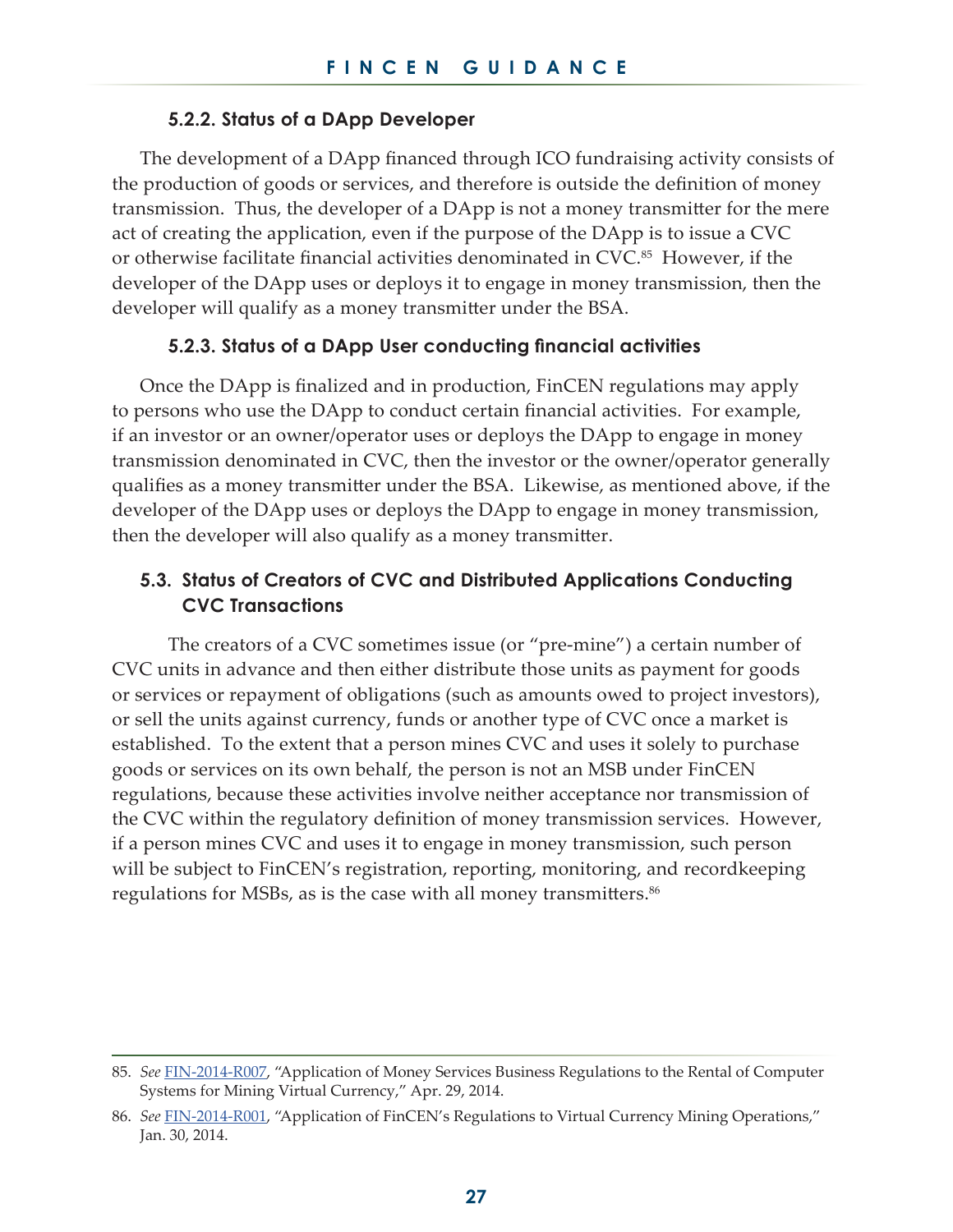#### **5.4. CVC Money Transmission Performed by Mining Pools and Cloud Miners**

In certain cases, persons (pool members) combine their computer processing resources to form a mining pool to enhance their chances of receiving a reward by being the first ones to verify the authenticity of a block of transactions denominated in CVC. A block reward would entitle them to receive consistent payouts, which are fees paid by the parties to a transaction for the service of authenticating its individual CVC transmission. Mining pools may be managed by a controlling person (centralized mining pools) or they may operate on a P2P basis (decentralized mining pools). In some centralized models, the person acting as the leader of the pool claims the total amount of CVC mined or received as fees from participants to the authenticated transactions. The leader then distributes this amount to the pool members in subsequent transfers, presumably in proportion to the computer processing provided, minus its own fee for managing the pool. In other centralized models, such as cloud mining, persons (contract purchasers) may purchase "mining contracts" from a seller of computer processing (the cloud miner) that grants these purchasers permission to use the cloud miner's computers to mine CVCs on the purchaser's behalf.

When the leader of the pool, the cloud miner, or the unincorporated organization or software agency acting on behalf of its owner/administrator transfer CVC to the pool members or contract purchasers to distribute the amount earned, this distribution does not qualify as money transmission under the BSA, as these transfers are integral to the provision of services (the authentication of blocks of transactions through the combined efforts of a group of providers, or through the equipment of the cloud miner). However, if the leader, the cloud miner, or the software agency combine their managing and renting services with the service of hosting CVC wallets on behalf of the pool members or contract purchasers, the leader, cloud miner, unincorporated organization or software agency, or the owneradministrator will fall under FinCEN's definition of money transmitter for engaging in account-based money transmission.

## **6. Available Resources**

FinCEN expects that persons introducing innovative products or services to a highly regulated activity, such as money transmission, will ensure that the innovation complies with the regulatory framework applicable to such activity before the innovation is taken to market. Persons interested in determining whether a certain new activity or variation on an existing activity may subject them to FinCEN's regulatory requirements have several options for obtaining preliminary, general guidance or definitive regulatory interpretation.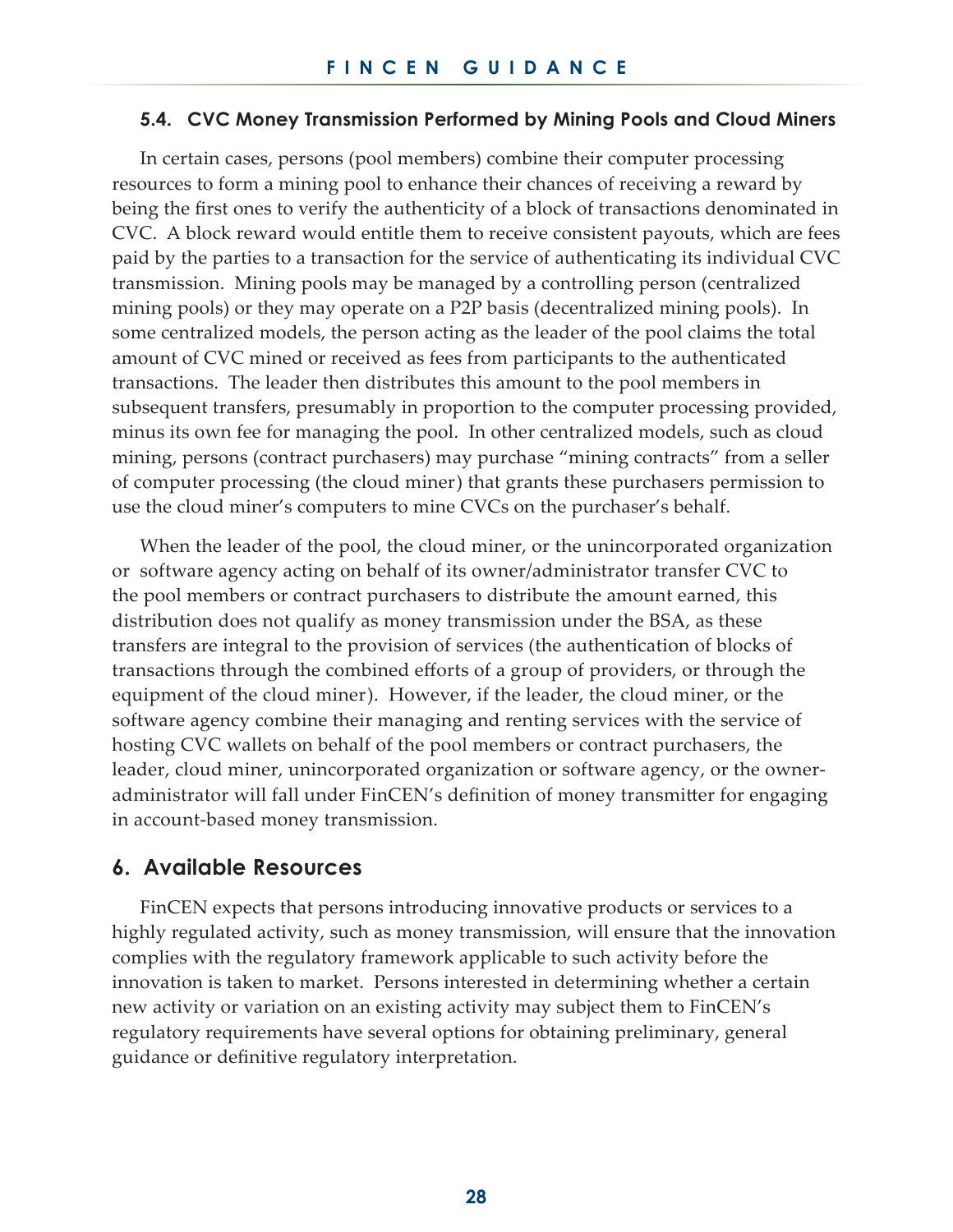Financial institutions with questions about this guidance, other guidance, administrative rulings or other matters related to compliance with the BSA and its implementing regulations may contact FinCEN's Resource Center Helpline at (800) 949-2732 or **FRC**@fincen.gov.

 Persons requiring general information about the risk assessment, risk mitigation, recordkeeping, reporting, and transaction monitoring requirements applicable to money services businesses may consult the <u>outreach material</u>, including examiners' expectations about compliance contained in the [Bank Secrecy Act / Anti-](https://www.fincen.gov/msb-examination-materials)[Money Laundering Examination Manual for Money Services Businesses](https://www.fincen.gov/msb-examination-materials) (Dec. 2008).

 For examples of previous interpretations on the application of FinCEN regulations to specific sets of facts and circumstances, interested persons may review the collection of [guidance](https://www.fincen.gov/resources/statutes-regulations/guidance) and [administrative rulings](https://www.fincen.gov/resources/statutes-regulations/administrative-rulings).

 Finally, in circumstances where neither the general and interpretive material available at FinCEN's public website, nor the information provided by FinCEN's Resource Center staff is sufficient to address the particulars of a situation, interested persons or their legal representatives may request FinCEN to provide individual guidance or an administrative ruling, by following the Requirements for Requesting [an Administrative Ruling](https://www.fincen.gov/resources/statutes-regulations/administrative-rulings/requirements-requesting-administrative-ruling).<sup>87</sup>

<sup>87.</sup> *See also* 31 CFR §§ 1010.710 - 1010.717.